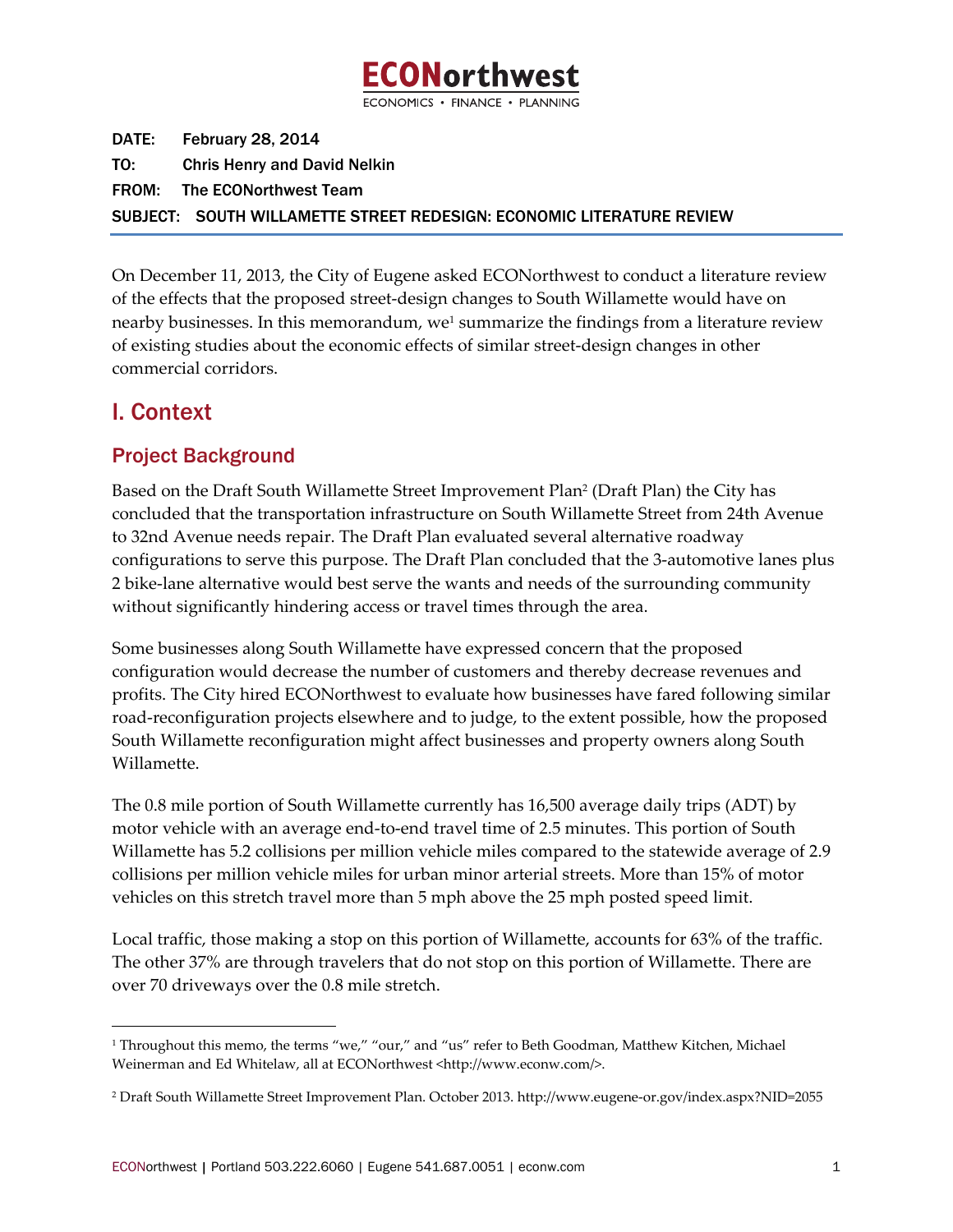## Effects of Road Diets

Transportation planners and professionals use the term "road diet"3 to refer to roadway configurations similar to that being recommended for South Willamette. Many urban areas across the country have implemented similar "road diet" policies and plans.

Road diets and other traffic adjustments are often accompanied by various studies to describe and explain the effects of the reconfiguration. Most common are analyses that measure changes in motor-vehicle traffic times, congestion, and crashes. Some researchers have also focused on resident, consumer, and business perceptions before and after the reconfiguration; business revenues; customer and delivery truck accessibility; and spending patterns by mode of transportation.

ECONorthwest reviewed the professional literature to find the studies most relevant to the question of the effects of road diets on nearby businesses.4 We summarize the key points from this literature review in this memorandum.

- *Providing room for a pedestrian crossing island,*
- Improving safety for bicyclists when bike lanes are added (such lanes also create a buffer space between pedestrians and *vehicles),*
- *Providing the opportunity for on‐street parking (also a buffer between pedestrians and vehicles),*
- *Reducing rear‐end and side‐swipe crashes, and*
- *Improving speed limit compliance and decreasing crash severity when crashes do occur.*

<sup>3</sup> The U.S. DOT defines [Federal Highway Administration; "Proven Safety Countermeasures; FHWA‐SA‐12‐013; http://safety.fhwa.dot.gov/provencountermeasures/fhwa\_sa\_12\_013.pdf ] road diets as such: *The classic roadway* reconfiguration, commonly referred to as a "road diet," involves converting an undivided four lane roadway into three lanes made up of two through lanes and a center two-way left turn lane. The reduction of lanes allows the roadway to be reallocated for other uses such as bike lanes, pedestrian crossing islands, and/or parking. Road diets have multiple safety and operational *benefits for vehicles as well as pedestrians, such as:*

<sup>•</sup> Decreasing vehicle travel lanes for pedestrians to cross, therefore reducing the multiple-threat crash (when one vehicle stops for a pedestrian in a travel lane on a multi-lane road, but the motorist in the next lane does not, resulting in a *crash) for pedestrians,*

<sup>4</sup> In Appendix A we list the sources we reviewed for this memo.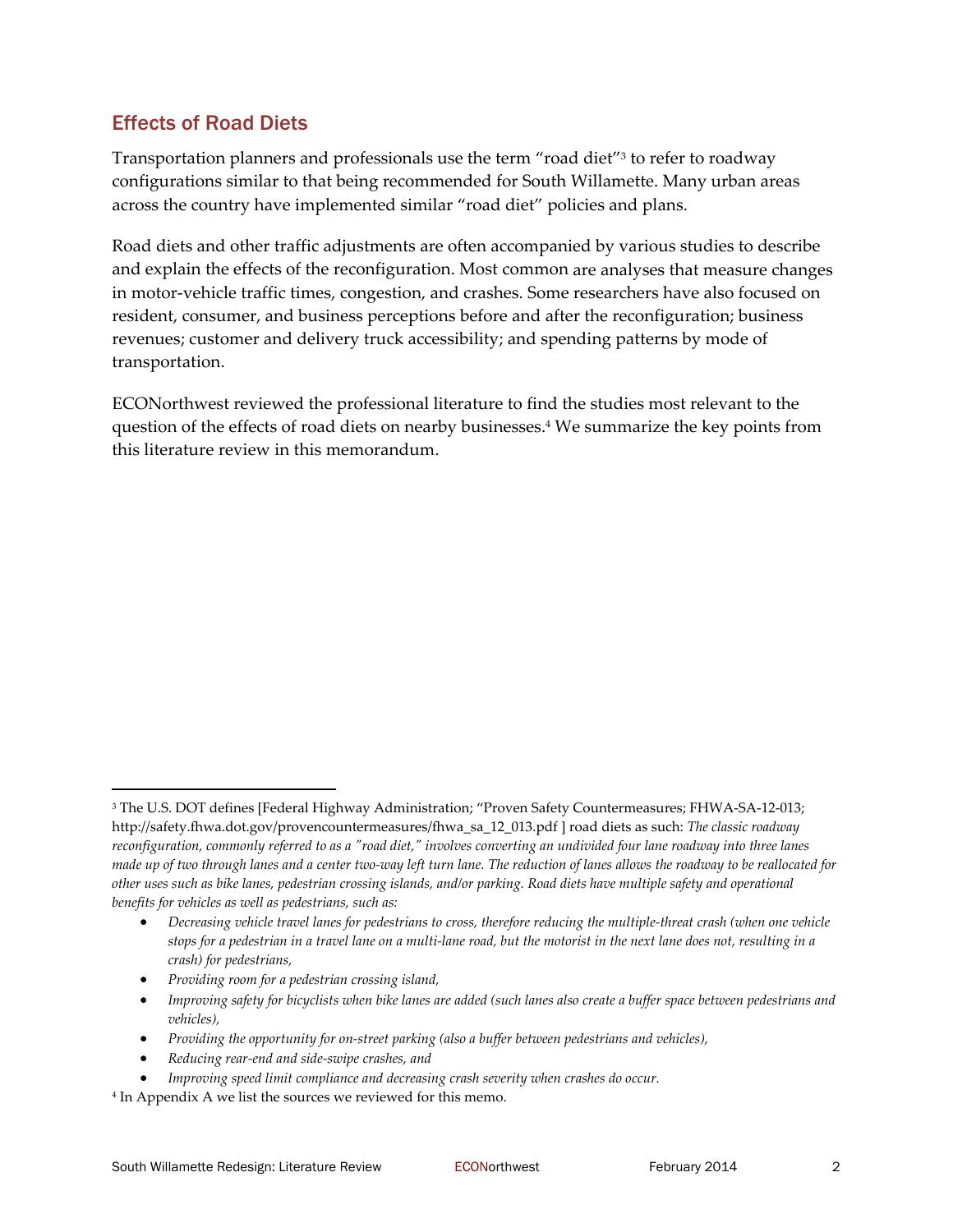# II. Evaluation Framework

An evaluation of the business effects of a road improvement project is much like other evaluation problems in the social sciences. The standard approach is to

- 1. Establish one or more hypotheses regarding cause and effect; in this case between the implementation of road redesign and business performance.
- 2. Seek evidence that either confirms or rejects the hypotheses, ideally with methods that control for other factors that are not being evaluated but nonetheless may influence the outcomes of interest.
- 3. Review existing literature and if feasible conduct experimentation.
- 4. Conclude with analysis and communication of results.

#### How Road Redesign Might Influence Business Performance

Changes in the configuration of a road might influence the performance of businesses along that road in a number of specific ways. The literature shows that changes in the road configuration might permanently alter the following:

- Vehicle traffic volumes in the corridor.
- Non-vehicle trips in the corridor.
- Total number of trips with destinations within the corridor.
- Businesses access.

The construction phase of a road reconfiguration may also have impacts that would not be sustained, that may not be related to the type of reconfiguration, and may not remain after construction is completed.

#### Evidence and Analysis

An ideal analysis would isolate the effects of a policy or action by controlling for changes in factors unrelated to the policy or action of interest. This ideal is rarely achieved. Reality is too complex for the analytical tools and budget constraints.

In the social sciences the "gold standard" for experiments includes the following:

- An examination of results from settings with and without the policy or "treatment"; an experimental case and a control case.
- An examination of results both before and after the policy or "treatment" is applied.
- The collection of data that represents revealed behaviors.
- In cases where objective data is not available, carefully designed survey methods may be used to understand perceptions, preferences, and other qualitative factors that help establish general magnitudes or relative magnitudes of effects.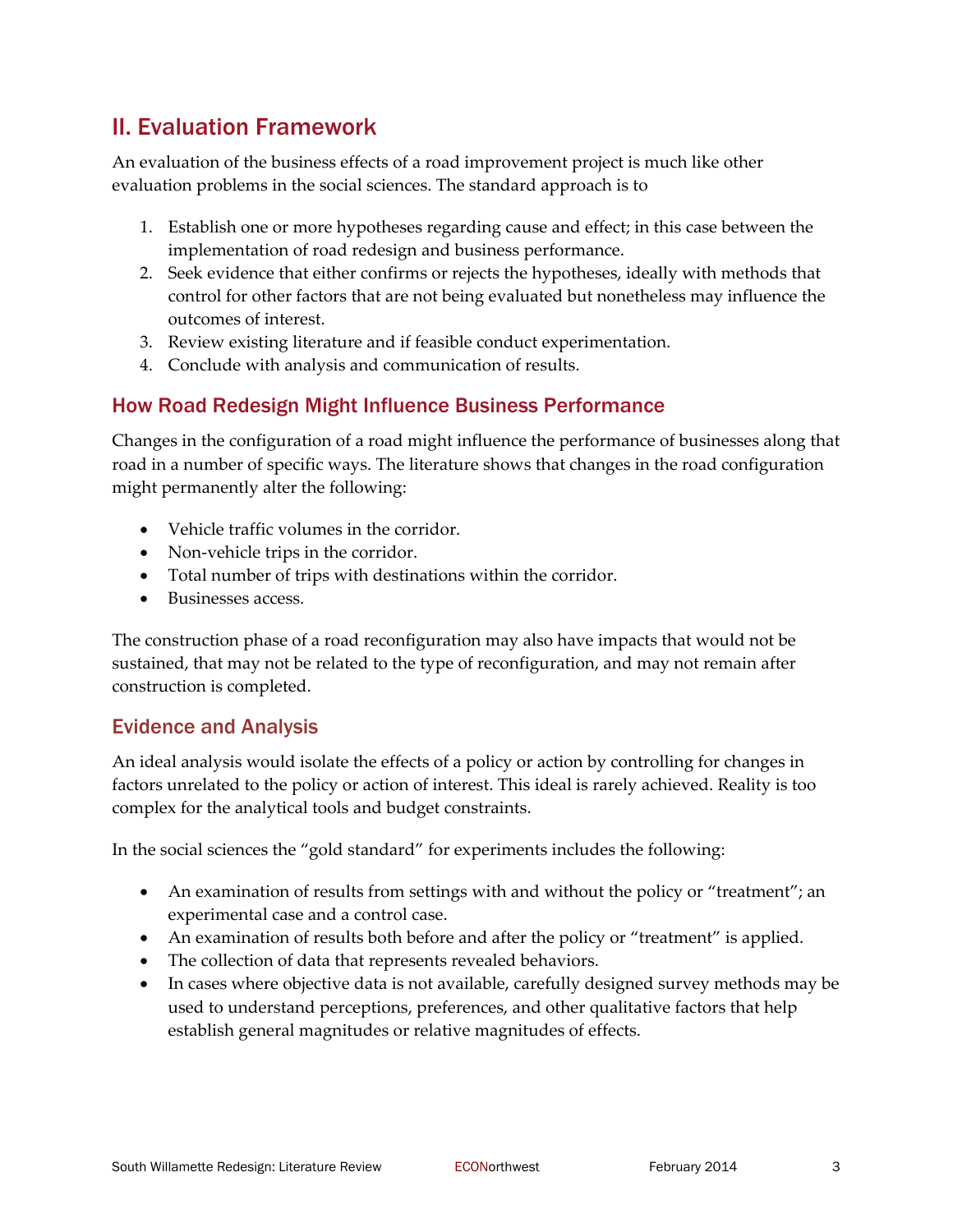In our review of the available literature we have looked for evidence of the means by which road diets might affect business performance while being mindful of the methods used to obtain this evidence.

## III. Findings

## Summary of Literature Review

Road reconfigurations may affect retail businesses in a number of ways.

If a road diet changes travel times for motorists then shoppers who travel by car may choose to patronize an alternative, more accessible retailer. Likewise, the accessibility of driveways through left turn lanes may increase visits to businesses. The direct empirical evidence for these effects on business performance is virtually nonexistent.

The empirical evidence for road diets' effects on traffic and safety have been more systematically documented. The magnitude of these traffic and safety effects is typically modest for urban arterials with less than 20,000 ADT. There is evidence from the literature that road diets can produce safety benefits.

There is also evidence that supports the use of road diets as tools for traffic flow management, but results are highly context‐ and design‐specific. Traffic flow benefits may come with overall reductions in ADT. The specific design of intersections and management of turn movements will have an influence on traffic patterns.

Adjusting infrastructure and amenities for cyclists and pedestrians may change visits from cyclists and pedestrians. There is some evidence that walking and bike trips are associated with different business patronage and spending behavior than is associated with vehicle trips. In a number of studies bike and walk trips are associated with more frequent business patronage but with smaller per trip expenditures.

If automobile ADT are reduced by a road diet then visits to retailers along the street may also be reduced. Retailers may, however, sustain visits if ADT reductions are primarily amongst through‐travelers or if ADT reductions are matched by increases in bicycle and pedestrian visits. The Draft Plan estimates that "[u]p to 500 vehicles per day may reroute to other roadways," mostly to Hilyard Street and/or Amazon Parkway. The literature we reviewed does not show that a reduction in total ADT is linked to a reduction in visits to businesses or a reduction of business revenues.

Finally, in some commercial leases there is a clause that will require the adjustment of the lease rate if the ADT changes. If ADT decreases then lease rates likely decrease, if the ADT increases then the lease rates likely increase. These economic consequences will accrue to property owners rather than tenants.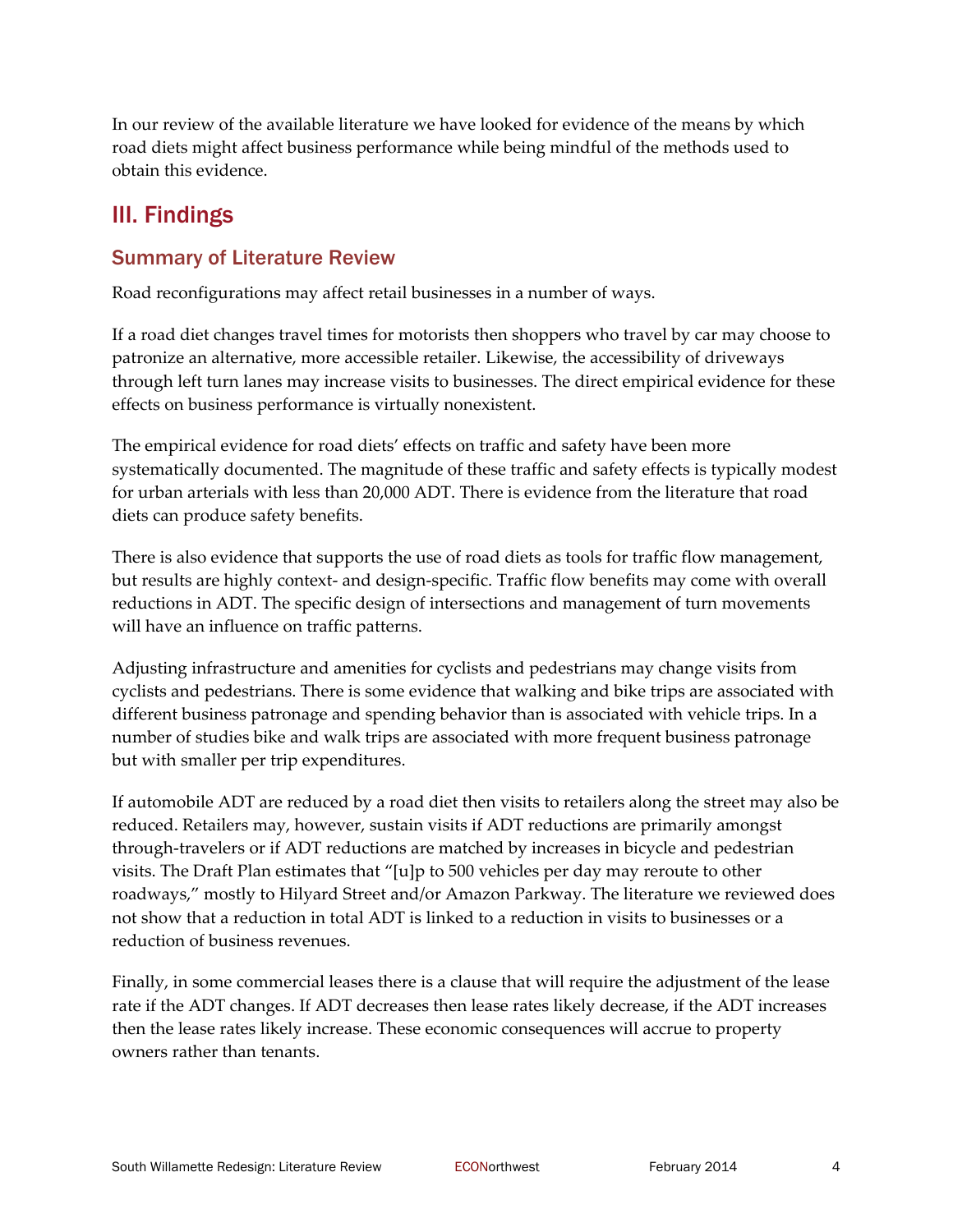## Similar Street Reconfiguration Projects

**Table 1** lists several road diet projects that are similar in scope, ADT, and urban setting to the proposed South Willamette project. This is not an exhaustive list of comparable road diet projects, but the most relevant sites that have thus far emerged from our literature review.

| City          | <b>Street</b>                                   | ADT <sup>1</sup>  | Reconfiguration                                                                     | Area Type (Urban,<br>Suburban, Rural) | <b>Corridor Type</b><br>(Commercial,<br>Residential, Mixed) | Project<br>Completed<br>Date |
|---------------|-------------------------------------------------|-------------------|-------------------------------------------------------------------------------------|---------------------------------------|-------------------------------------------------------------|------------------------------|
| Eugene, OR    | Willamette<br><b>Street</b>                     | 16,500            | 4 to 3-lane plus<br>bike lanes                                                      | Urban                                 | Mixed                                                       | N/A                          |
| Ashland, OR   | North Main<br><b>Street</b>                     | 18.100-<br>20.700 | 4 to 3-lane plus<br>bike lanes                                                      | Suburban                              | <b>Mostly Residential</b>                                   | 2012                         |
| Portland, OR  | <b>Division St</b><br>(60th to 80th)            | 13,000-<br>18,000 | 4 to 3-lane plus<br>bike lanes                                                      | Urban                                 | <b>Mostly Residential</b>                                   | 2013<br>(August)             |
| Portland, OR  | Glisan St<br>(60th to 82nd)                     | 18,000            | 4 to 3-lane plus<br>bike lanes                                                      | Urban                                 | Mixed                                                       | 2013                         |
| Portland, OR  | <b>NE</b><br>Multnomah<br><b>B</b> lvd          | ?                 | 5 lanes with<br>bike lanes to 3<br>lanes with bike<br>lanes plus<br>buffers/parking | Urban                                 | Commercial                                                  | 2013                         |
| Portland, OR  | <b>SE Holgate</b><br>(East of Hwy<br>205)       | 15,305            | 5 lanes to 3<br>lanes with<br>buffered bike<br>lanes                                | Urban                                 | Mixed                                                       | 2009                         |
| Seattle, WA   | Nickerson<br><b>Street</b>                      | 18,500            | 4 to 3-lane plus<br>bike lanes plus<br>parking                                      | Urban                                 | Mixed                                                       | 2010                         |
| Seattle, WA   | <b>Phinney Ave</b><br>(N. of 51 <sup>st</sup> ) | ?                 | 4 to 3 lane plus<br>bike lanes plus<br>parking                                      | Urban                                 | Mixed                                                       | 2006                         |
| Seattle, WA   | Stone Way N                                     | 13,300            | 4 to 3 lane plus<br>bike lanes plus<br>parking                                      | Urban                                 | Mixed                                                       | 2007                         |
| Seattle       | NE 125th St                                     | 16,200            | 4 to 3-lane plus<br>bike lanes                                                      | Urban                                 | <b>Mostly Residential</b>                                   | 2011                         |
| Vancouver, WA | <b>Fourth Plain</b><br><b>Boulevard</b>         | 17,000            | 4 to 3-lane plus<br>bike lanes                                                      | Suburban                              | Commercial -<br>nearby residential                          | 2002                         |

**Table 1 Streets similar to South Willamette with reconfigurations** 

<sup>1</sup>ADT figures, where available, are pre-road reconfiguration.

As a part of this project, we considered developing one or more case studies to describe the economic effects of the street reconfiguration in one of the corridors shown in Table 1. We think the information most likely to result from such a case study is additional qualitative information about the effects of the street reconfiguration on businesses, as well as information and ideas for how to implement a reconfiguration to impact businesses least. Through discussions with stakeholders and City staff, we concluded that this additional information did not justify the cost of conducting case studies.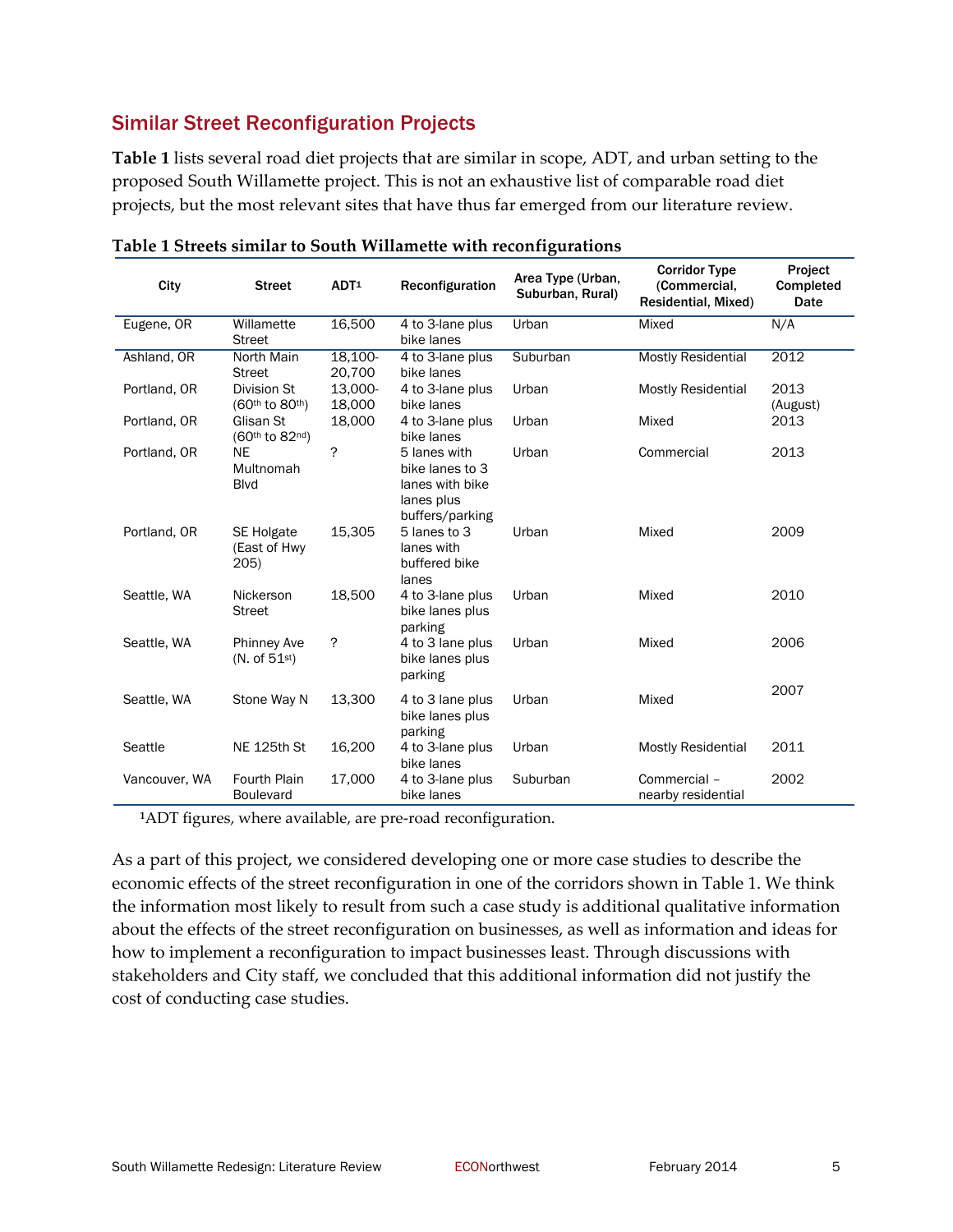# V. Literature Review Details

### Traffic and Economic Performance

The relationships between traffic, traffic congestion, and economic performance are well documented. Road reconfigurations may affect business bottom lines in several ways: longer queues and slower travel times may lead some consumers to opt for a more accessible alternative; longer travel times and narrower lanes may make it more expensive for delivery trucks to deliver goods to a business and thereby increase the cost to the business; and traffic delays may increase the cost incurred by employees when traveling to work. As a result, road reconfigurations may lead to increased transportation costs, which could increase the cost of production and decrease the quantities produced.<sup>5</sup> There are a couple of key conclusions from the literature:

- Firm location and performance are linked to transportation costs, which is consistent with the basic principles of location theory.<sup>6,7</sup> In the case of retail firms, transportation costs are borne in part by customers as they access retail businesses.<sup>8</sup>
- Researchers of Chicago and Philadelphia found that traffic congestion shrinks business market areas and reduces the chances of "agglomeration economies," in turn raising production costs. This research, however, looked at large-scale, highway traffic congestion as opposed to increased traffic on a single, local road like South Willamette.<sup>9</sup>

The general framework that treats transportation costs as an input into the production process is the basis for understanding the potential economic consequences of adopting road diets.

<u> 1989 - Johann Stein, marwolaethau a bhann an t-Amhair Aonaichte an t-Amhair Aonaichte an t-Amhair Aonaichte a</u>

<sup>&</sup>lt;sup>5</sup> The economic literature on this topic is summarized in Goodwin, Phil. 2004. "The Economic Costs of Road Traffic Congestion.ʺ *ESRC Transport Studies Unit – University College London.* 

<sup>6</sup> Thünen, Johann Heinrich von. 1783–1850. *Der Isolierte Staat in Beziehung auf Landwirtschaft und Nationalökonomie, oder* Untersuchungen über den Einfluss, den die Getreidepreise, der Reichtum des Bodens und die Abgaben auf den Ackerbau ausüben, Vol. 1,. and Der Isolierte Staat..., Vol II: Der Naturgeässe Arbeitslohn und dessen Verhältnis zum Zinsfuss und zur *Landrente, Part 1* (Partial translation into English by Carla M. Wartenberg in 1966 as *Isolated State.* New York: Pergamon Press.)

<sup>7</sup> Weber, Alfred. 1929. (translated by Carl J. Friedrich from Weberʹs 1909 book). *Theory of the Location of Industries*. Chicago: The University of Chicago Press.

<sup>8</sup> Hotelling, Harold. 1929. "Stability in Competition." The Economic Journal, 39 (March), 41‐57.

<sup>&</sup>lt;sup>9</sup> Weisbrod, Glen et al. 2003. "Measuring Economic Costs of Urban Traffic Congestion to Business." Transportation *Research Record: Journal of the Transportation Research Board* 1839, no. 1.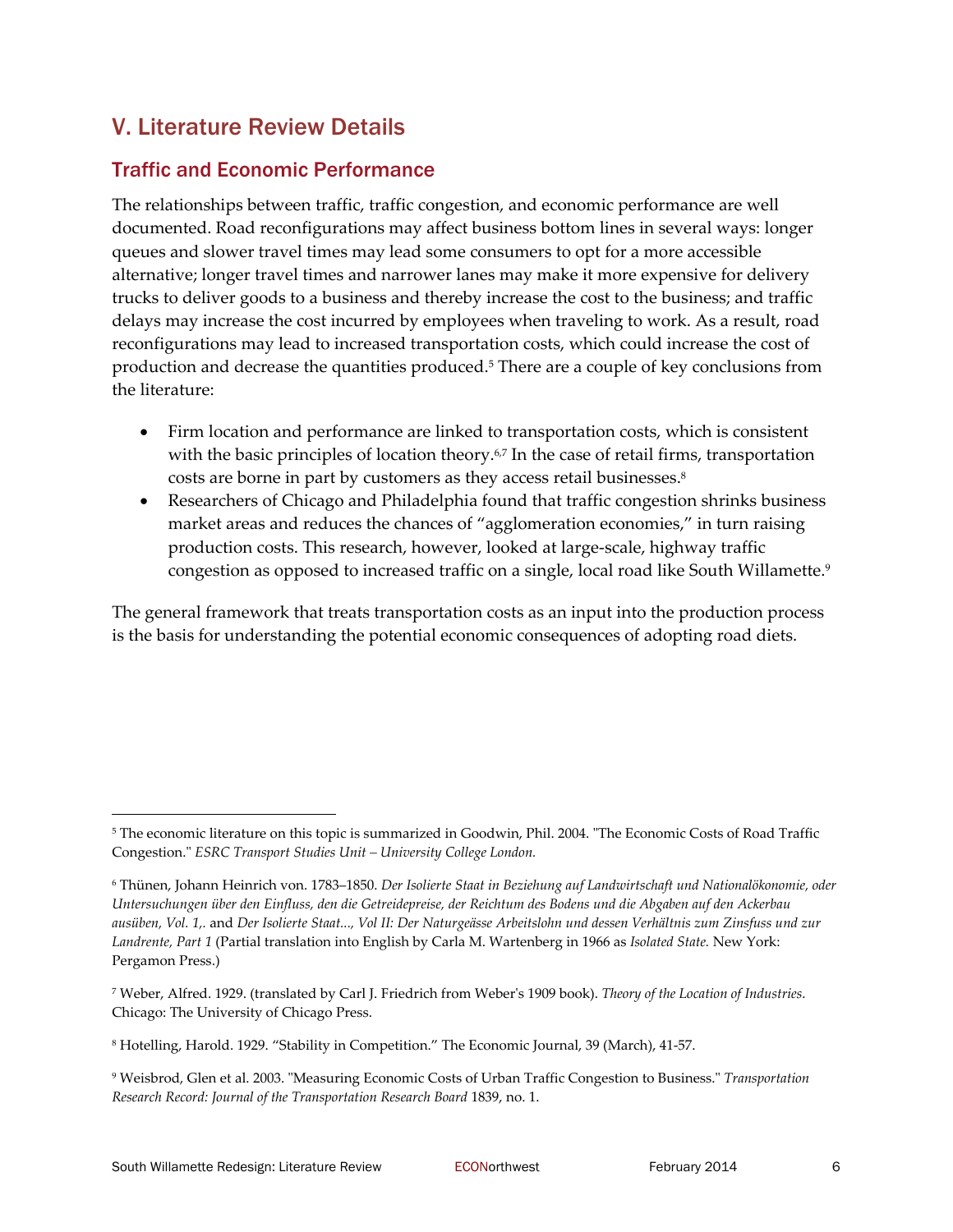#### Road Diets

Road diets may consist of a wide range of traffic reconfigurations. In general, a road diet will include a reduction of motor traffic lanes along with other traffic calming measures, such as crosswalks. The primary focus of most road diet studies is the effect that a road diet has had on safety, travel times, and traffic speeds. In general, studies in this field conclude that road diets reduce speeds and crashes while increasing travel times. The benefits from speed and crash reductions are typically found to outweigh the costs of increased travel times, but these net gains are typically only realized in situations where total ADT are below 20,000 and are subject to context-specific factors and conditions. An FHWA report<sup>10</sup> links road diets with reductions in crashes and injuries.

Road diet studies that measure the effect of road diets on retail sales are typically survey based and/or have been implemented in large cities. Quantitative studies use sales tax data to measure the effect of road diets on retail performance. For example, recent research in New York City attempted to develop new metrics to measure the economic impacts and effects of street reconfigurations. These studies found that protected bike lanes, dedicated bus lanes, and other "sustainable" traffic reconfigurations were positively associated with sales tax revenues and negatively associated with commercial vacancies. <sup>11</sup> Oregon, unfortunately for research purposes, does not have sales tax data with which to complete this type of research.

#### Before and After Studies

Most studies of road diets focus on the traffic statistics on a stretch of road before and after road diet implementation. These studies sometimes describe the effects that the road diet had if all other things are held constant.

In one study qualitative and quantitative data allowed researchers to determine the effects from road diet adjustments on York Boulevard in Los Angeles. They found that there were no "meaningful linkages between the presence of a road diet and changes in economic conditions."12

A report on the performance of Main Street in Ashland, Oregon found that the road reconfiguration outperformed what was projected in terms of traffic speeds, queue lengths and intersection LOS and in many instances represented an improvement over the baseline conditions. <sup>13</sup>

<sup>&</sup>lt;sup>10</sup> US Department of Transportation - Federal Highway Administration. 2004. "Evaluation of Lane Reduction "Road Diet" Measures and Their Effects on Crashes and Injuries."

<sup>&</sup>lt;sup>11</sup> New York City Department of Transportation. 2013. "Measuring the Street: New Metrics for 21st Century Streets."

<sup>&</sup>lt;sup>12</sup> McCormick, Cullen. 2012. "York Blvd: The Economics of a Road Diet." University of California Los Angeles.

<sup>&</sup>lt;sup>13</sup> Faught, Mike. 2013. "Re: Post Road Diet Assessment - January through October." City of Ashland - Public Works.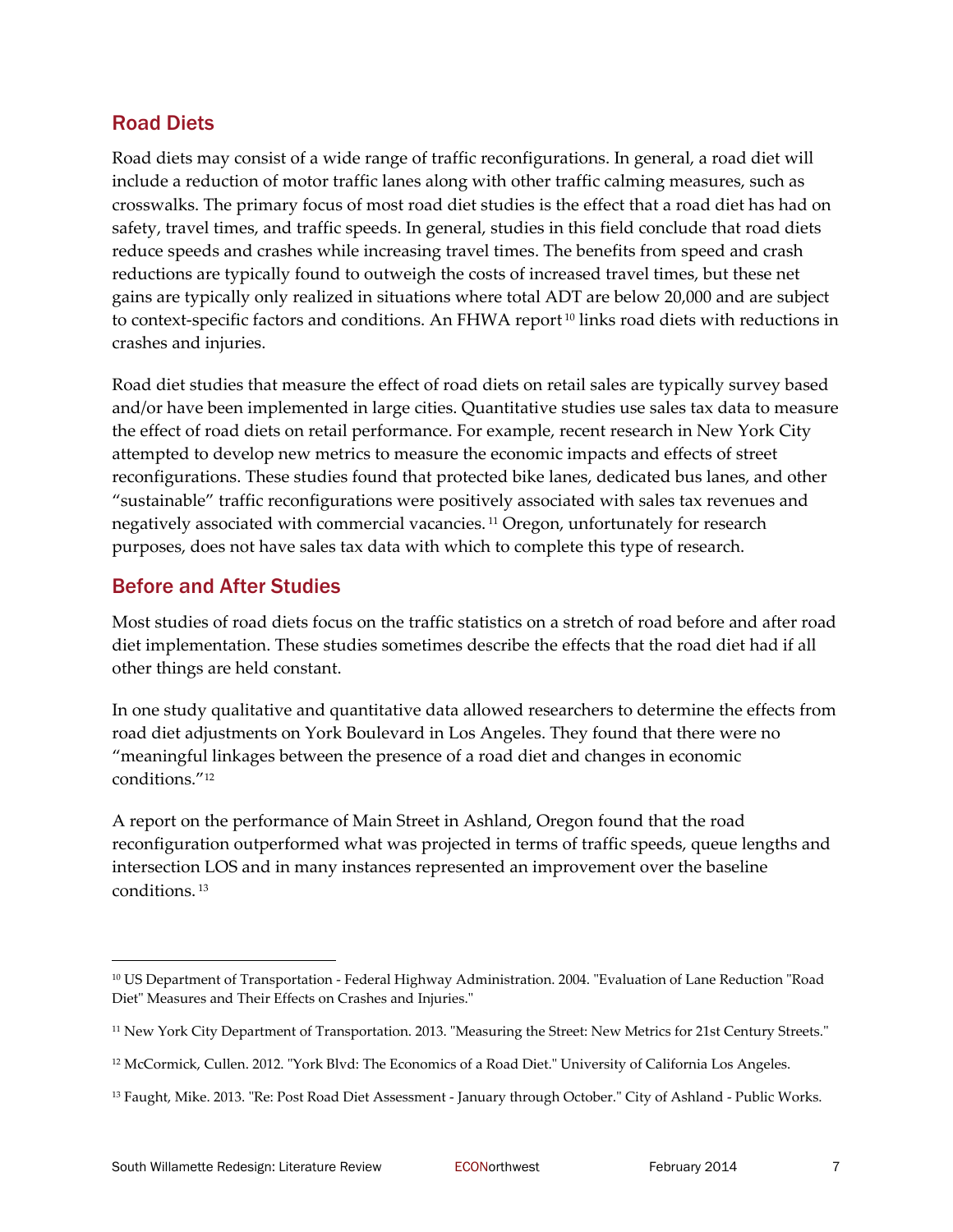Stantec consulting collected economic data of businesses along two corridors in downtown Vancouver, BC where single bike lanes were converted to separated bike lanes. In each case business owners reported reductions in sales (‐10%, ‐4%) and customers reported similar reductions in visits to the area. The reasons customers reported for the reductions were traffic congestion, less parking, turning restrictions, and reduced pedestrian safety.14 The dense Vancouver downtown area is likely not comparable to South Willamette.

Of the three DKS case studies<sup>15</sup> only the Vancouver, WA study attempted to describe the economic impacts or effects of the road diet project. The Vancouver study found that businesses along the road diet street "faired [sic] no worse than its peer areas" in 2002‐2003, when the city experienced a general recession. The reconfigured Fourth Plain Street had a 4.7% decrease in "taxable retail sales" compared to 9.8% and 25.0% reductions at two comparison commercial zones. The only two customer complaints to the city that referred to the reconfiguration concerned traffic signal timing.

Based on data from two bicycle lane installations in Seattle, Rowe used paired comparisons to show that the addition of bike lanes had, in one case, a negligible effect on business revenues and in the other a positive impact on business revenues.16 The limited number of cases and the aggregation of sales tax data within each business district, however, seriously limit the strength of the conclusions.

### Surveys and Opinion Research

Other studies attempt to understand businesses performance through the use of business or consumer surveys. Surveys can be used to understand a respondents' impressions of the usefulness of road improvements, business performance, and consumer behavior.

A survey study of North Main Street in Ashland found that ¾ of businesses said that the road reconfiguration had no effect on their business. The majority of the remaining  $\frac{1}{4}$  mostly reported that deliveries to their location were negatively affected.<sup>17</sup>

Eisele and Frawley found that business perceptions of what the effects of a new raised median would be before the addition were larger than the actual effects of the new median.18

<sup>&</sup>lt;sup>14</sup> Stantec Consulting ltd. 2011. "Vancouver Seperated Bike Lane Business Impact Study."

<sup>&</sup>lt;sup>15</sup> 2004. "Nickerson Street Rechannelization before and after Report."; City of Orlando - Transportation Planning Bureau. 2002. "Edgewater Drive before & after Re-Striping Results."; City of Vancouver - Transportation Services, ʺFourth Plain Boulevard Demonstration Re‐Striping Project ‐ Post Implementation Report."

<sup>&</sup>lt;sup>16</sup> Rowe, Kyle. 2013. "Bikenomics: Measuring the Economic Impact of Bicycle Facilities on Neighborhood Business Districts."

<sup>&</sup>lt;sup>17</sup> Faught, Mike. 2013. "Re: Post Road Diet Assessment - January through October." City of Ashland - Public Works.

<sup>&</sup>lt;sup>18</sup> Eisele, William and William Frawley. 2000. "A Methodology for Determining Economic Impacts of Raised Medians: Final Project Results." Texas Transportation Institute, Texas A & M University System.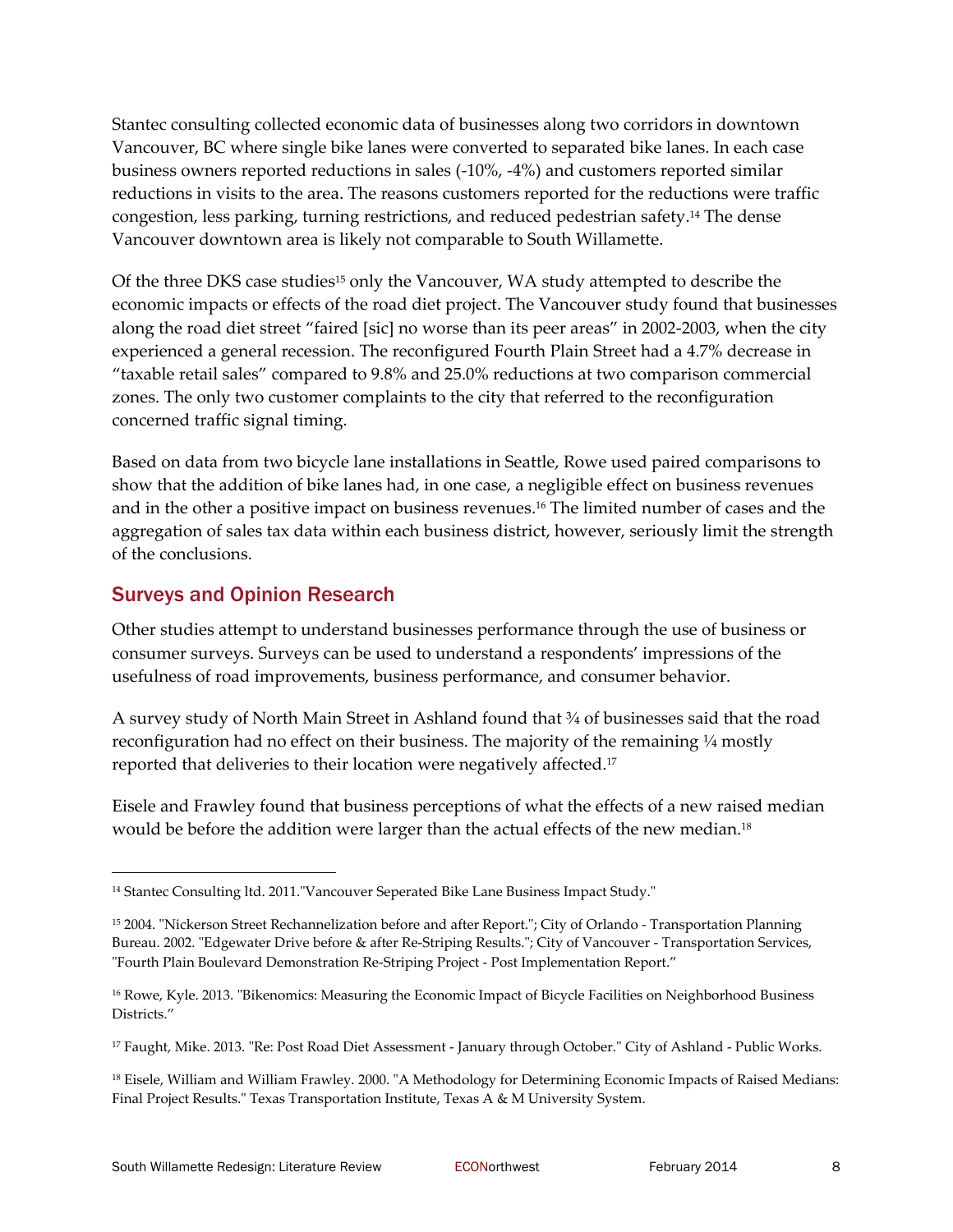A survey study completed in the Portland area found that cyclists spent more than automobile consumers at restaurants, drinking establishments, and convenience stores. Motorists spent more than cyclists at supermarkets.19

Similar survey research completed in New York's East Village found that pedestrians and cyclists spent more per capita per week than motorists.20

A survey study of Polk Street in San Francisco found that motorists spent more per *trip*, but pedestrians and cyclists spent more per *week* by taking more trips to retailers than drivers.21

### Property Access and Business Performance

The literature related to how property accessibility and access management influence business performance is also limited. The report by Eisele and Frawley, referenced earlier, found that business perceptions of the effects of a new raised median were larger than the actual effects.<sup>22</sup>

A report prepared for the Washington State Transportation Commission examined the relationship between business perceptions of access management and business perceptions of their own performance.<sup>23</sup> Findings from this study include:

- Retail services establishments are less inclined than other retail establishments to see a relationship between access management and business performance.
- Businesses that already have good access from the main corridor are more likely to perceive a relationship between access restrictions and business performance.
- Larger businesses (more than 10 employees) are more likely to see a relationship between access management and business performance. Larger businesses are also more likely to be concerned about access restrictions.
- Two-way turn lanes, as compared with factors that directly effect site accessibility, are not perceived to have an influence on business performance.
- The overall level of congestion within the corridor is perceived to have a more significant influence on business performance than site accessibility and access management.

<sup>&</sup>lt;sup>19</sup> Clifton, Kelly et al. 2013. "Consumer Behavior and Travel Mode Choices." Oregon Transportation Research and Education Consortium.

<sup>&</sup>lt;sup>20</sup> Transportation Alternatives. "East Village Shoppers Study."

<sup>&</sup>lt;sup>21</sup> San Francisco Municipal Transportation Agency. 2013. "Polk Street Intercept Survey Results."

<sup>&</sup>lt;sup>22</sup> Eisele, William and William Frawley. 2000. "A Methodology for Determining Economic Impacts of Raised Medians: Final Project Results." Texas Transportation Institute, Texas A & M University System.

<sup>23</sup> Vu, Patrick et al. 2002. "Economic Impacts of Access Management." Washington State Department of Transportation and TRAC.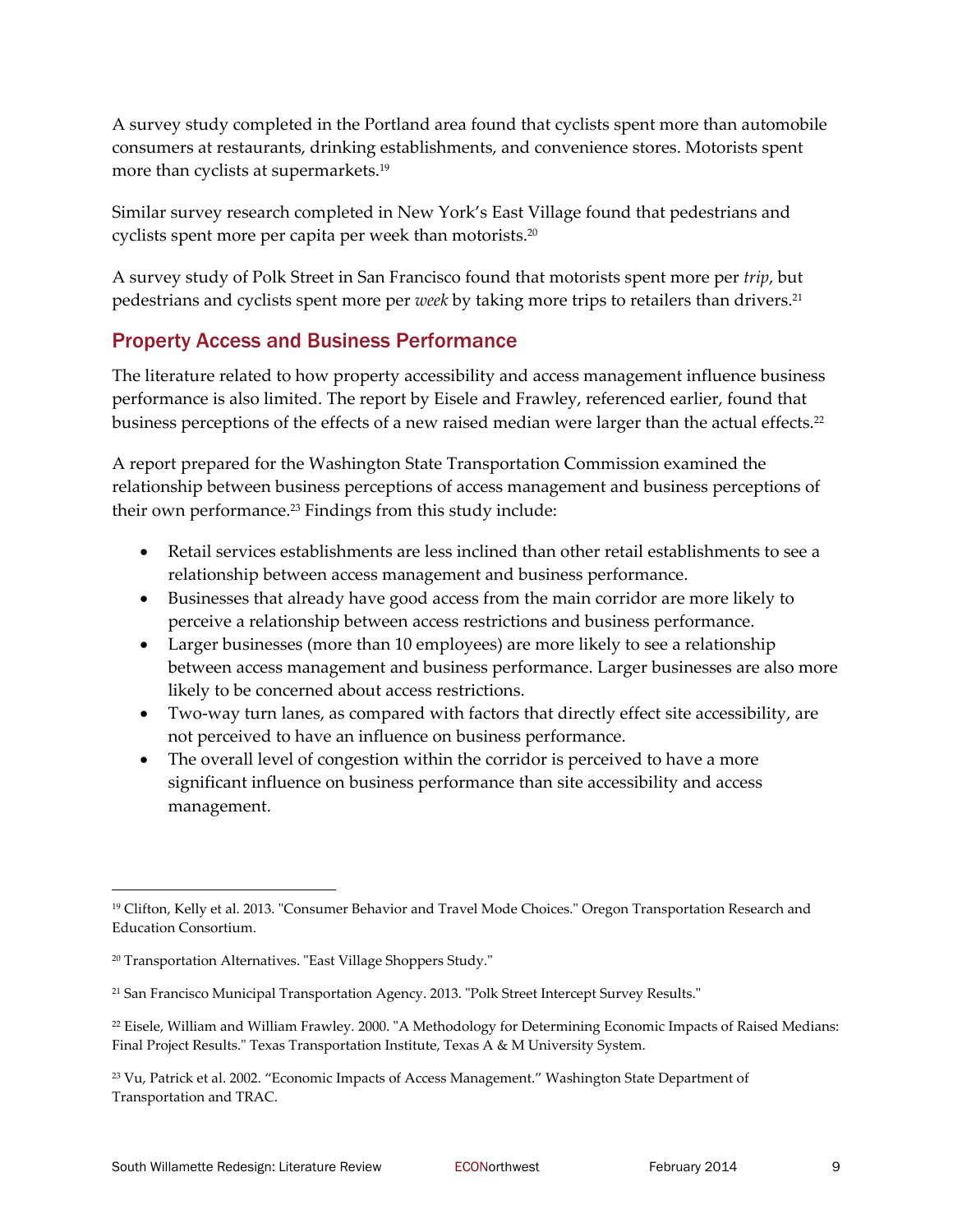# Appendix A: Literature Reviewed

This appendix presents the articles reviewed by ECONorthwest in this project. It includes <sup>a</sup> brief summary of the repor<sup>t</sup> and an assessment of how the article fits into the economic analysis. Our review of articles focused on economic issues directly related to the effects of street redesign on businesses.

| <b>Title</b>                                                         | Author(s)                                                                  | Year | <b>Summary</b>                                                                                                                                                                                                                                                                                                                                                                                                                                                                                                                                                                                                                              | <b>Notes</b> | <b>Relevant to</b><br>the Economic<br>Study? |
|----------------------------------------------------------------------|----------------------------------------------------------------------------|------|---------------------------------------------------------------------------------------------------------------------------------------------------------------------------------------------------------------------------------------------------------------------------------------------------------------------------------------------------------------------------------------------------------------------------------------------------------------------------------------------------------------------------------------------------------------------------------------------------------------------------------------------|--------------|----------------------------------------------|
| Complete Streets Spark<br>Economic Revitalization                    | Complete<br><b>Streets</b><br><b>Steering</b><br>Committee<br>Organization |      | 2-page summary of the economic revitalization that many areas<br>have experienced after implementing complete streets<br>programs.                                                                                                                                                                                                                                                                                                                                                                                                                                                                                                          |              | <b>Yes</b>                                   |
| Consumer Behavior and<br><b>Travel Mode Choices</b>                  | Clifton et al                                                              | 2013 | Research based in the Portland metro area. Supermarkets had<br>the highest share of private vehicle use, 86%; drinking places<br>had the lowest, 43%; high-turnover restaurants, 64%; and<br>convenience Stores, 59%. Automobile consumers were found to<br>spend more per trip, but not statistically different amounts on a<br>monthly basis (ie, they took fewer trips than other modes).<br>Bikers spend more each month than automobile drivers at<br>restaurants, drinking establishments, and convenience stores.<br>Directness and connectivity were a significant predictor of<br>someone choosing bicycle mode of transportation. |              | Yes                                          |
| <b>Re: Post Road Diet</b><br>Assessment - January<br>through October | Faught, Mike                                                               | 2013 | The road reconfiguration was found to outperform what was<br>projected in terms of traffic speeds, queue lengths and<br>intersection LOS and, in many instances, represented an<br>improvement over the baseline conditions.                                                                                                                                                                                                                                                                                                                                                                                                                |              | <b>Yes</b>                                   |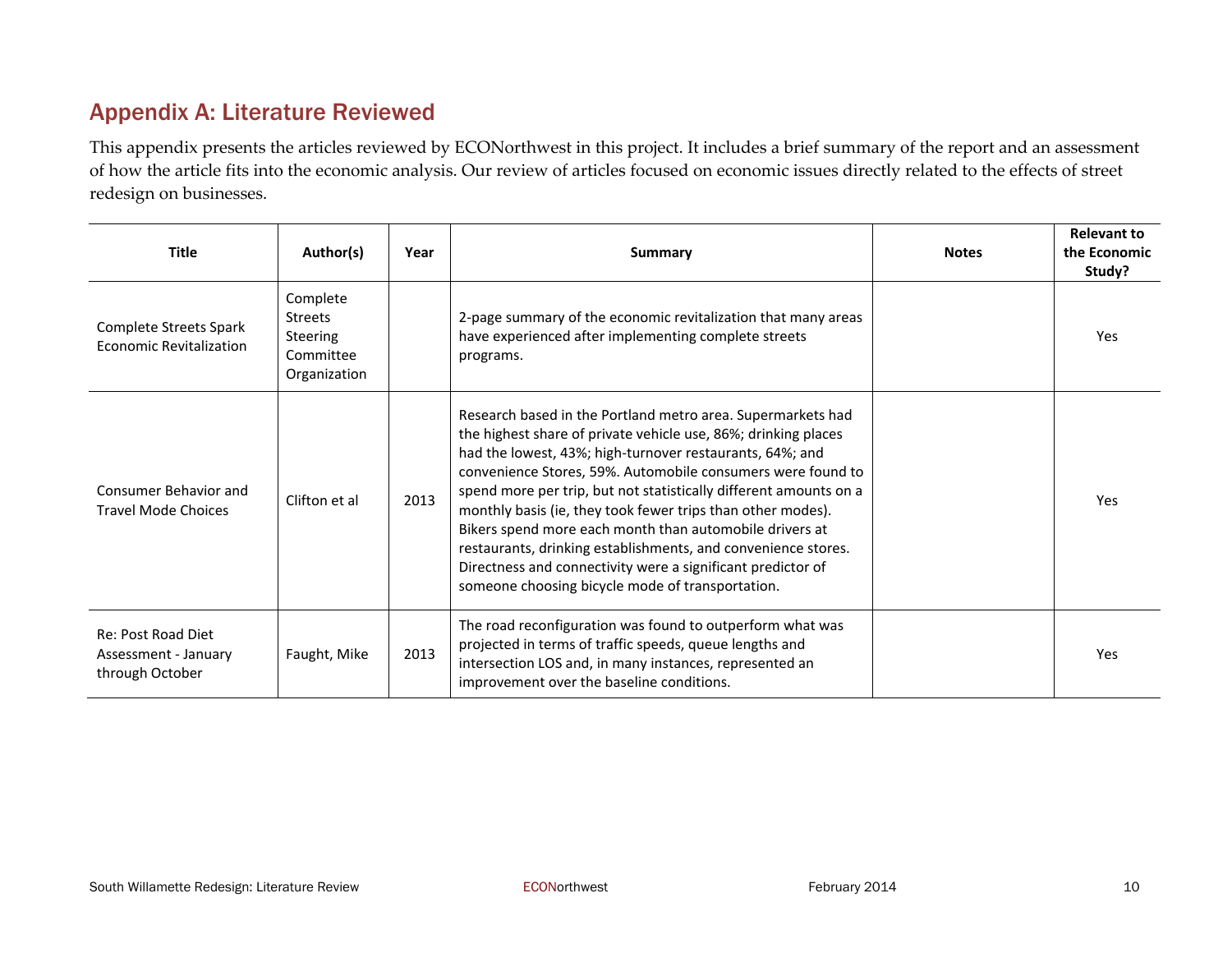| <b>Title</b>                                                                                                       | Author(s)               | Year | <b>Summary</b>                                                                                                                                                                                                                                                                                                                                                                                                                                                                                                                                                                                                                                                                                                                                                                                                                                                                                                                                                                                                                                                      | <b>Notes</b>                                                                                                                                                                     | <b>Relevant to</b><br>the Economic<br>Study? |
|--------------------------------------------------------------------------------------------------------------------|-------------------------|------|---------------------------------------------------------------------------------------------------------------------------------------------------------------------------------------------------------------------------------------------------------------------------------------------------------------------------------------------------------------------------------------------------------------------------------------------------------------------------------------------------------------------------------------------------------------------------------------------------------------------------------------------------------------------------------------------------------------------------------------------------------------------------------------------------------------------------------------------------------------------------------------------------------------------------------------------------------------------------------------------------------------------------------------------------------------------|----------------------------------------------------------------------------------------------------------------------------------------------------------------------------------|----------------------------------------------|
| The Economic Benefits of<br>Sustainable Streets                                                                    | <b>NYDOT</b>            | 2013 | Follows up on the 2012 Measuring the Street study to update<br>metrics to accurately measure the impacts of street<br>revitalization. Has a lit review and makes the case that street<br>improvements and traffic calming increase the number of<br>shoppers, revenue, and property values. Also points out that<br>businesses are typically opposed to projects beforehand.<br>Provides a summary of the biases present in the 2011 Stantec<br>report. NYDOT, with consultants, developed their own metric<br>which includes retail sales tax filings, commercial leases and<br>rents, and city-assessed market value. Methods included paired<br>comparisons between sites and boroughs, and other<br>comparisons between sites other similar sites within the<br>neighborhood. Evaluated the addition of street corridors and<br>plaza on retail trade and food businesses over two years before<br>and after a project. Offers several lessons for doing this type of<br>research in the future. Includes 3 Manhattan, 2 Bronx, and 2<br>Brooklyn Case studies. | The setting is not<br>comparable to S<br>Willamette, but the<br>methods and results are<br>useful. Oregon doesn't<br>have a sales tax so that<br>data would not be<br>available. | <b>Yes</b>                                   |
| Bikenomics: Measuring the<br>Economic Impact of Bicycle<br>Facilities on Neighborhood<br><b>Business Districts</b> | Rowe, Kyle              | 2013 | Concludes that the addition of bicycle lanes did not have a<br>negative impact on business districts.                                                                                                                                                                                                                                                                                                                                                                                                                                                                                                                                                                                                                                                                                                                                                                                                                                                                                                                                                               |                                                                                                                                                                                  | Yes.                                         |
| Polk Street Intercept<br><b>Survey Results</b>                                                                     | <b>SFMTA</b>            | 2013 | Focuses on consumer spending by mode of transportation to<br>the region. Cars spent more per trip than cyclists, peds, and<br>transit, but motorists also had lower per week spending than all<br>three other travel types.                                                                                                                                                                                                                                                                                                                                                                                                                                                                                                                                                                                                                                                                                                                                                                                                                                         |                                                                                                                                                                                  | Yes                                          |
| Rethinking Streets: An<br>Evidence-Based Guide to<br>24 Complete Streets<br>Transformations                        | Rowell &<br>Schlossberg | 2013 | Includes numerous qualitative results, mostly from survey data,<br>about the effect that road diets have had on traffic and<br>businesses. Provides some theoretical guidance on how street<br>design and traffic speed affects business placement relative to<br>the street and other business choices. Includes some discussion<br>of sales tax revenues and property values in a before-after<br>context, but only provides summary results; no detailed<br>metrics. Offers several potential case-study sites.                                                                                                                                                                                                                                                                                                                                                                                                                                                                                                                                                  |                                                                                                                                                                                  | Yes                                          |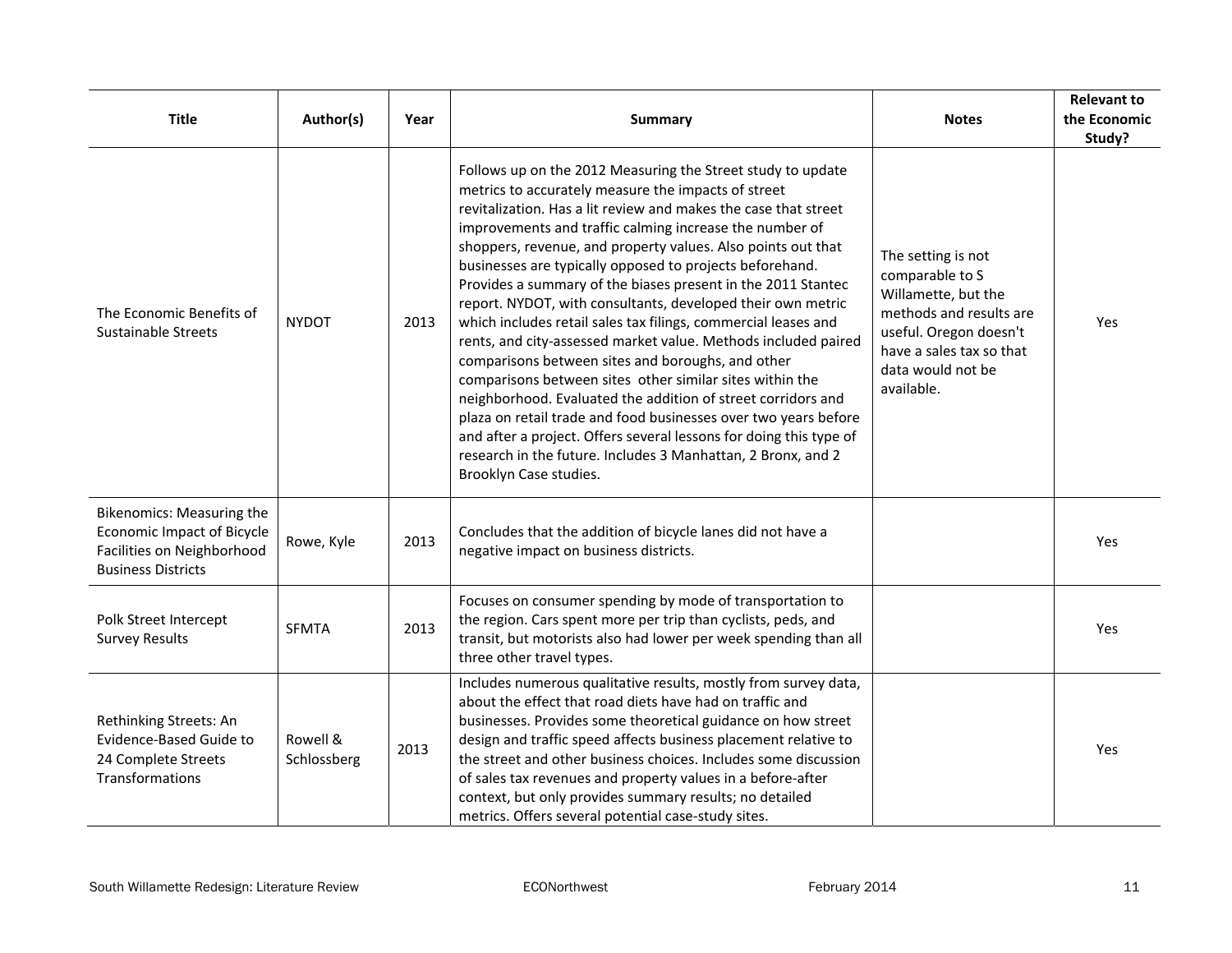| <b>Title</b>                                                                                                 | Author(s)                                                   | Year | <b>Summary</b>                                                                                                                                                                                                                                                                                                                                                                                                                                                                                                                                                                                                                                          | <b>Notes</b>                                                                                                                                            | <b>Relevant to</b><br>the Economic<br>Study? |
|--------------------------------------------------------------------------------------------------------------|-------------------------------------------------------------|------|---------------------------------------------------------------------------------------------------------------------------------------------------------------------------------------------------------------------------------------------------------------------------------------------------------------------------------------------------------------------------------------------------------------------------------------------------------------------------------------------------------------------------------------------------------------------------------------------------------------------------------------------------------|---------------------------------------------------------------------------------------------------------------------------------------------------------|----------------------------------------------|
| York Blvd: The Economics<br>of a Road Diet                                                                   | McCormick,<br>Cullen                                        | 2012 | A study of York Blvd, Los Angeles. Relies on qualitative and<br>quantitative data. Most businesses presumed that their<br>customers arrived by car, but these notions were mistaken.<br>Business turnover road diet v non-road diet 55% v 62%; did not<br>find statistically different property values; non-road diet areas<br>had a higher growth rate in revenues, but road diet portions<br>had a higher absolute increase in revenues. In sum, "The<br>quantitative analyses in this report do not reveal meaningful<br>linkages between the presence of a road diet and changes in<br>economic conditions."                                        |                                                                                                                                                         | Yes                                          |
| Measuring the Street: New<br>Metrics for 21st Century<br><b>Streets</b>                                      | <b>NYDOT</b>                                                | 2012 | For the first protected bike lane in the US, 8th and 9th avenues<br>in Manhattan, found that locally-based business on 9th from<br>23rd-31st had "up to 49% increase in retail sales" compared to<br>a 3% increase borough wide. There was also "49% fewer<br>commercial vacancies" compared to 5% borough-wide. In<br>regards to dedicated lanes for buses and bike on 1st and 2nd<br>Avenues in Manhattan: 47% fewer commercial vacancies<br>compared to 2% borough-wide.                                                                                                                                                                             | Seemingly useful<br>measures, but the source<br>of data and methods are<br>unclear.                                                                     | Yes                                          |
| Vancouver Separated Bike<br>Lane Business Impact<br>Study                                                    | Stantec<br>Consulting                                       | 2011 | Collected business economic data to measure the impacts of 2<br>bike lanes. The net impact on sales at businesses adjacent to<br>the bike lanes was -10% and -4%, respectively. Business owners<br>estimated losses to be between -6% to -9%. These loses were<br>found to be insufficient to create persistent vacancies.<br>Customers reported comparable reductions in visiting the two<br>areas; the reasons for these reductions were traffic congestion,<br>less parking, turning restrictions, and reduced pedestrian<br>safety. Provides a list of recommended mitigation measures,<br>but many of these are specific to a dense downtown area. | This is a different type of<br>conversion than that<br>proposed for S<br>Willamette. Downtown<br>Vancouver is not be<br>comparable to S.<br>Willamette. | Yes                                          |
| Fourth Plain Boulevard<br><b>Demonstration Re-Striping</b><br>Project - Post<br><b>Implementation Report</b> | City of<br>Vancouver -<br>Transportation<br><b>Services</b> | 2004 | DKS Case Study. Estimated "taxable retail sales" in the area. The<br>study found that the area faired no worse than its peers and in<br>2002-2003, the last year of the study, the area faced a 4.7%<br>decline in revenues versus 9.8% and 25.0% declines in other<br>nearby commercial zones. 2 consumer complaints were made<br>that regarded traffic signal timing.                                                                                                                                                                                                                                                                                 | The source of the data<br>was the Washington<br>State Department of<br>Revenue.                                                                         | Yes                                          |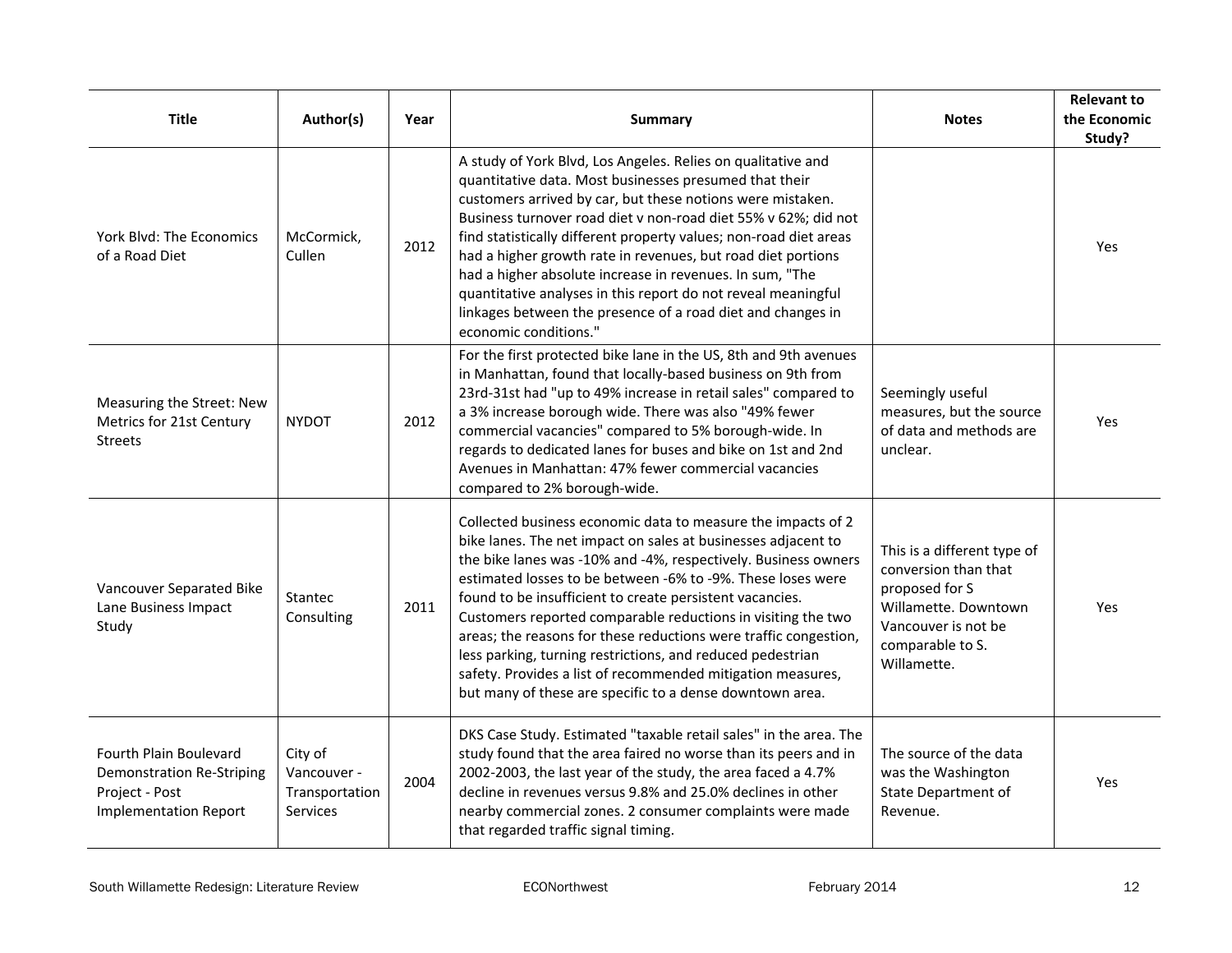| <b>Title</b>                                                                                                              | Author(s)             | Year | Summary                                                                                                                                                                                                                                                                                                                                                                                                                                                                                                                                                                                                                                                                                                                        | <b>Notes</b>                                                                            | <b>Relevant to</b><br>the Economic<br>Study? |
|---------------------------------------------------------------------------------------------------------------------------|-----------------------|------|--------------------------------------------------------------------------------------------------------------------------------------------------------------------------------------------------------------------------------------------------------------------------------------------------------------------------------------------------------------------------------------------------------------------------------------------------------------------------------------------------------------------------------------------------------------------------------------------------------------------------------------------------------------------------------------------------------------------------------|-----------------------------------------------------------------------------------------|----------------------------------------------|
| The Economic Costs of<br><b>Road Traffic Congestion</b>                                                                   | Goodwin, Phil         | 2004 | Summarizes the academic literature on the relationships<br>between traffic, traffic congestion, and economic performance.                                                                                                                                                                                                                                                                                                                                                                                                                                                                                                                                                                                                      |                                                                                         | Yes                                          |
| <b>Evaluation of Lane</b><br><b>Reduction "Road Diet"</b><br><b>Measures and Their Effects</b><br>on Crashes and Injuries | USDOT-<br><b>FHWA</b> | 2004 | Looked at 24 comparison sites in California and Washington.<br>"On average, crash frequencies at road diets in the after period<br>were approximately 6 percent lower than at the corresponding<br>comparison sites." Road diets, however, did not have an effect<br>on crash type or crash severity, but this study did not account<br>for speed at the time of crash.                                                                                                                                                                                                                                                                                                                                                        | Cited on the 4 lanes 4<br>Willamette Facebook<br>page.                                  | Yes                                          |
| <b>Economic Effects of Traffic</b><br>Calming on Urban Small<br><b>Businesses</b>                                         | Drennen,<br>Emily     | 2003 | Drennen interviewed 27 merchants in the Mission District<br>about Valencia Street bike lanes, 44.4% said economic<br>revitalization was "Better", 0% said it was "Worse." 46.2% said<br>reduced auto speeds had a "Better" effect on sales, 7.7% said it<br>was "Worse." 37% said sales were "Better," 0% "Worse"  and<br>several other useful results (page 46). Categorizes the benefits<br>that small businesses get from "traffic calming" efforts and<br>provides examples for each: Economic Revitalization and<br>Property Values; Attractiveness and Safety; Sales and Attracting<br>Customers; Parking; Impact on Employees; Construction and<br>Costs. Customers who drive less also have more disposable<br>income. | This neighborhood in San<br>Francisco is likely not<br>comparable to S<br>Willamette.   | Yes                                          |
| Measuring the Economic<br>Costs of Urban Traffic<br><b>Congestion to Business</b>                                         | Weisbrod et al        | 2003 | Found that each sector if affected in different ways by<br>congestion, as each relies on freight, customers, etc. road use<br>to different degrees. Impacts also depend on location (e.g.,<br>industrial v. downtown). Losses are not put in a per-minute<br>drive time or per-day metric.                                                                                                                                                                                                                                                                                                                                                                                                                                     | Findings are specific to<br>"large urban areas," such<br>as Chicago and<br>Philadelphia | Yes                                          |
| Economic Impacts of<br><b>Access Management</b>                                                                           | Vu et al              | 2002 | Examined the relationship between business perceptions of<br>access management and business performance. Has various<br>interesting results, including that retail services establishments<br>are less inclined than other retail establishments to see a<br>relationship between access management and business<br>performance.                                                                                                                                                                                                                                                                                                                                                                                               |                                                                                         | Yes                                          |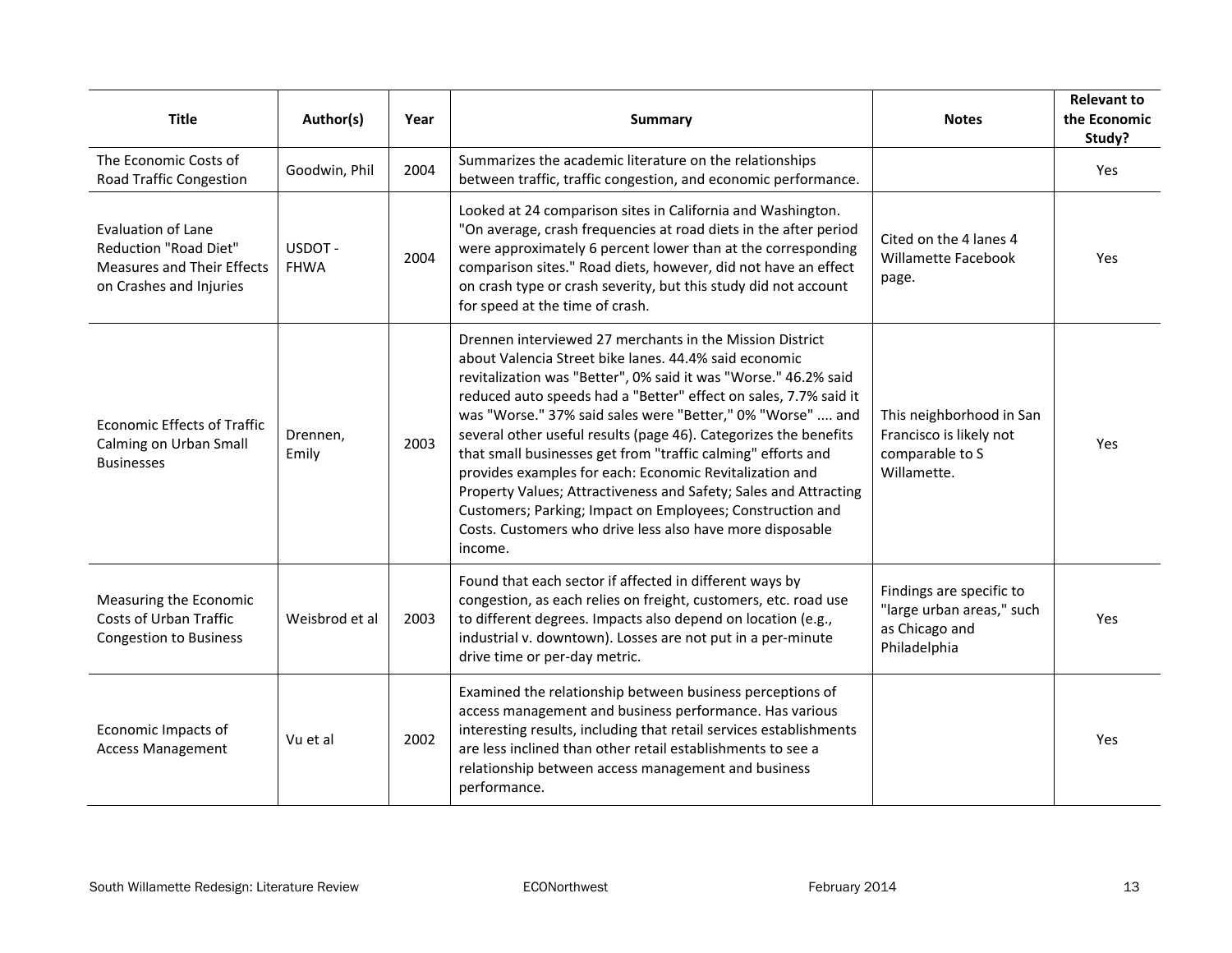| <b>Title</b>                                                                                                                           | Author(s)                      | Year                          | Summary                                                                                                                                                                                                                                                                                                                                                                                                                                                                                                     | <b>Notes</b>                                                   | <b>Relevant to</b><br>the Economic<br>Study?    |
|----------------------------------------------------------------------------------------------------------------------------------------|--------------------------------|-------------------------------|-------------------------------------------------------------------------------------------------------------------------------------------------------------------------------------------------------------------------------------------------------------------------------------------------------------------------------------------------------------------------------------------------------------------------------------------------------------------------------------------------------------|----------------------------------------------------------------|-------------------------------------------------|
| A Methodology for<br>Determining the Economic<br>Impacts of Raised<br><b>Medians: Final Project</b><br>Results                         | Eisele &<br>Frawley            | 2001                          | Survey-based research. Found that business perceptions of<br>business impacts prior to the project were worse than actuals.<br>Negative impacts were found during the construction phase.                                                                                                                                                                                                                                                                                                                   |                                                                | Yes                                             |
| Traffic Calming Benefits,<br>Costs and Equity Impacts                                                                                  | Litman, Todd                   | 1999                          | Provides a framework for doing a cost benefit analysis or road<br>diet projects. Monetizes many costs and benefits that aren't<br>monetized elsewhere. Provides an example of Bridgeport Way<br>where tax revenues increased in the years after a road diet<br>relative to tax revenues from the whole city.                                                                                                                                                                                                |                                                                | Yes                                             |
| <b>East Village Shoppers</b><br>Study                                                                                                  | Transportation<br>Alternatives |                               | Surveyed 420 pedestrians. Peds and bikers spend more per<br>capita per week at local businesses and visit the neighborhood<br>more often than car and subway users. Recent additions of bike<br>lanes increased bike use dramatically. 73% of respondents said<br>the lanes had a positive or very positive impact on the<br>neighborhood.                                                                                                                                                                  | East Village New York is<br>not comparable to S<br>Willamette. | Yes                                             |
| <b>Trends in Local Business</b><br>Sales, Building Values, and<br>Office Rents at NYCDOT<br>Street Improvement<br><b>Project Sites</b> | Bennett<br>Midland             |                               | Evaluated the effects on business sales following various types<br>of street improvements including medians, bike lanes, traffic<br>pattern alterations, and creation of new public spaces. At 8 of<br>11 sites (73%) business sales increased at a greater rate than at<br>comparison areas. At 9 of 11 sites sales increased in the first<br>year after improvements. The projects may have promoted<br>economic growth. Commercial building values increased at 4 of<br>the 6 sites with available data. |                                                                | Yes                                             |
| Nickerson Street<br><b>Rechannelization Before</b><br>and After Report                                                                 | (see DKS<br>report)            | (see<br><b>DKS</b><br>report) | DKS Case Study. Speeding and collisions down significantly after<br>the road diet. Change in total average weekday volume was<br>negligible, about a 1% reduction. No business impacts are<br>discussed.                                                                                                                                                                                                                                                                                                    |                                                                | Yes, but<br>mostly<br>because DKS<br>cited this |
| Edgewater Drive Before &<br>After Re-Striping Results                                                                                  | City of<br>Orlando - TPB       | 2002                          | DKS Case Study. 34% reduction in crashes. 68% reduction in<br>injuries. Significant reductions in speeding. And other traffic<br>results. No business impacts are discussed.                                                                                                                                                                                                                                                                                                                                |                                                                | Yes, but<br>mostly<br>because DKS<br>cited this |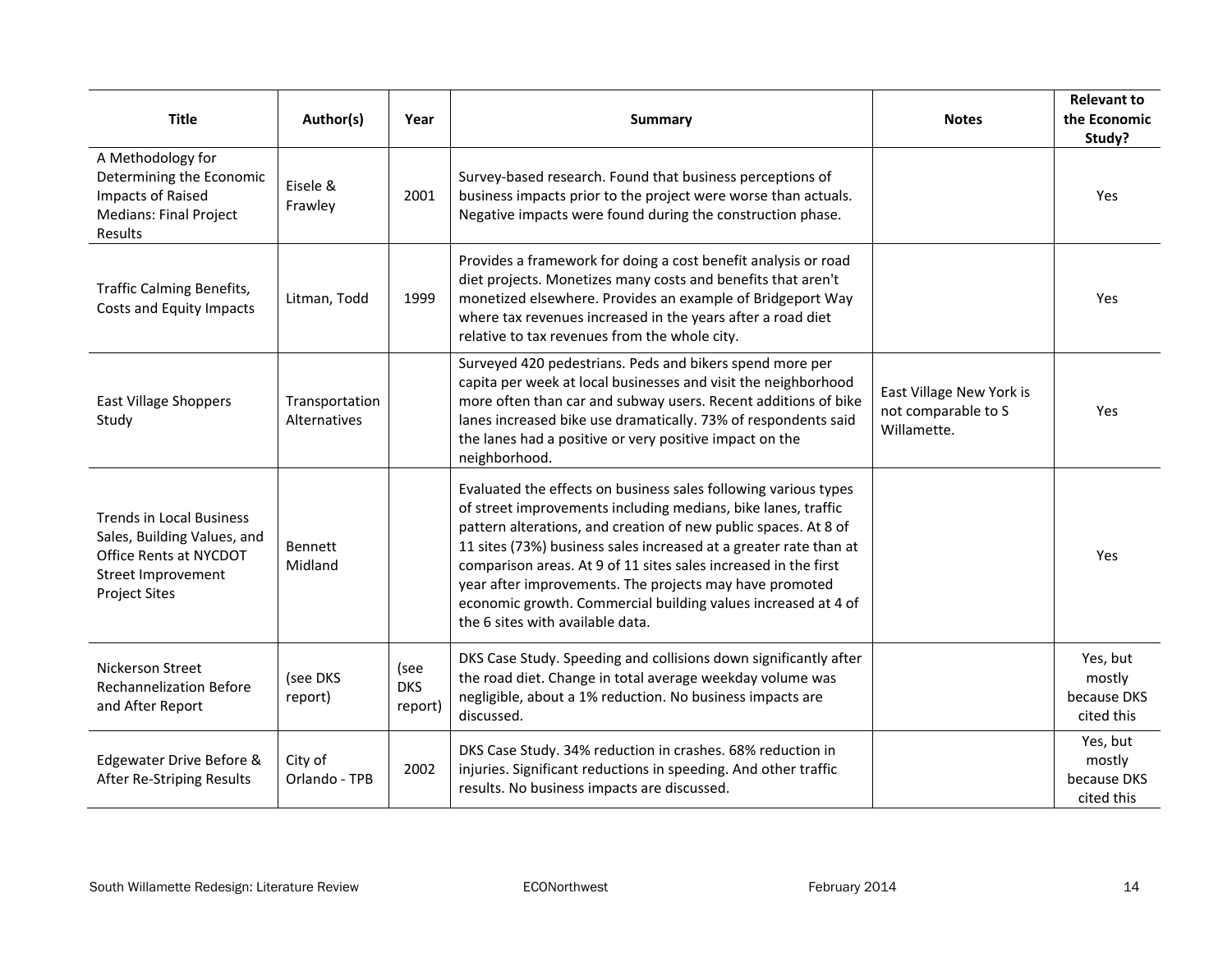| <b>Title</b>                                                                                       | Author(s)                    | Year          | <b>Summary</b>                                                                                                                                                                                                                        | <b>Notes</b>                                              | <b>Relevant to</b><br>the Economic<br>Study? |
|----------------------------------------------------------------------------------------------------|------------------------------|---------------|---------------------------------------------------------------------------------------------------------------------------------------------------------------------------------------------------------------------------------------|-----------------------------------------------------------|----------------------------------------------|
| Bike Lanes, On-Street<br>Parking and Business                                                      | The Clean Air<br>Partnership | 2009,<br>2010 | Survey research of drivers, pedestrians, and cyclists to a<br>commercial neighborhood in Toronto. Found that most<br>businesses and customers consider the shift towards more<br>walkability and bikability to be advantageous.       | Downtown Toronto is not<br>comparable to S<br>Willamette. | No                                           |
| The Path to Complete<br>Streets in Underserved<br>Communities                                      | Clifton et al                |               | Conducts four case studies about getting complete streets in<br>underserved communities.                                                                                                                                              | Advocacy - complete<br>streets implementation<br>guidance | No                                           |
| <b>Road Diet Seminar</b>                                                                           | Daisa                        |               | Provides an overview of road diet practices, where the policies<br>are most suitable, and the typical effects on traffic patterns and<br>crashes. Not much on business impacts.                                                       |                                                           | No                                           |
| Road Diet Handbook -<br>Overview                                                                   | Rosales.<br>Jennifer         |               | Provides a number of case studies of road diets. Does not<br>include much information on effects on businesses, but does<br>cite a Vancouver case where sales increased when compared to<br>similar, non-road diet sites in the area. |                                                           | No                                           |
| Transportation and The<br>Economy                                                                  | <b>SACTRA</b>                |               | Provides a lot of theoretical guidance. Euro-centric. Chapter 7<br>focuses on how traffic reductions may affect economies.<br>Focuses on taxation and other policies as means to reduce<br>congestion.                                |                                                           | No                                           |
| RE: Fire/EMS Input on<br>"Road Diet" Projects                                                      | Kingsbury,<br>Dwight         | 2013          | Kingsbury is the FDOT Safety Officer in Tallahassee, FL. This<br>memo argues that a 3-lane reconfiguration may improve EMS<br>response over 4-lane configurations.                                                                    | A contribution to the<br>discussion of EMS delays.        | No                                           |
| <b>Evaluating Complete</b><br><b>Streets</b>                                                       | Litman, Todd                 | 2013          | Mostly advocacy, but Table 7 provides a guide to quantification<br>of often overlooked impacts.                                                                                                                                       |                                                           | No                                           |
| From Policy to Pavement:<br><b>Implementing Complete</b><br>Streets in the San Diego<br>Region     | Bleir et al                  | 2012          | Mostly advocating for Complete Streets in San Diego, but this<br>article does lay out the range of benefits that stem from<br>Complete Streets including branding and revitalization of<br>commercial districts                       |                                                           | No                                           |
| Walk this Way: The<br>Economic Promise of<br>Walkable Places in<br>Metropolitan Washington,<br>DC. | Leinberger &<br>Alfonzo      | 2012          | Found that a 1-level increase in the walkability index (IMI)<br>resulted in higher average office and retail rent per sq ft, higher<br>retail sales, higher res rents, and average home values.                                       | DC neighborhood is not<br>comparable to S<br>Willamette.  | No                                           |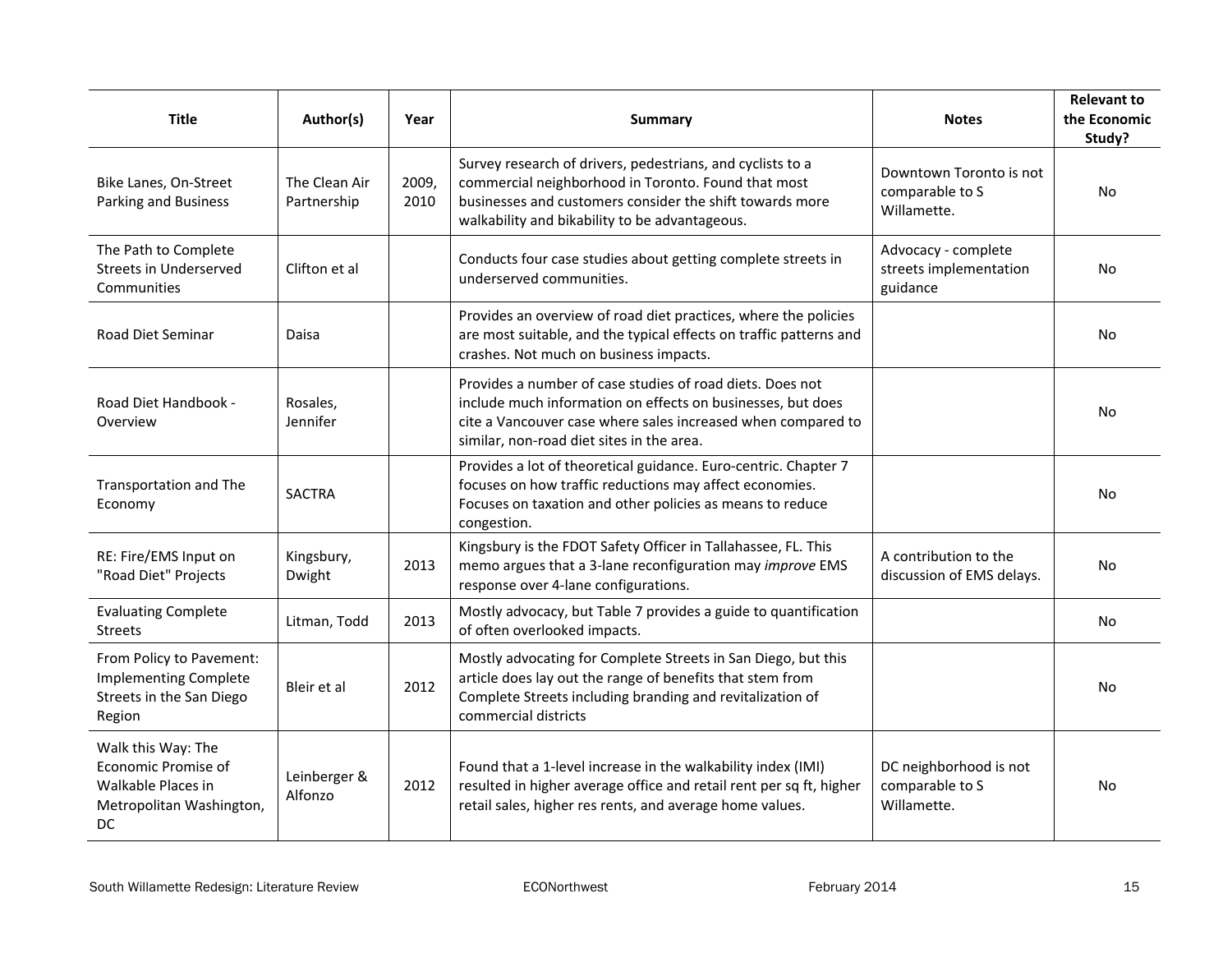| <b>Title</b>                                                                                                                        | Author(s)           | Year | <b>Summary</b>                                                                                                                                                                                                                                                                                 | <b>Notes</b>                                                                                                                                                                                                            | <b>Relevant to</b><br>the Economic<br>Study? |
|-------------------------------------------------------------------------------------------------------------------------------------|---------------------|------|------------------------------------------------------------------------------------------------------------------------------------------------------------------------------------------------------------------------------------------------------------------------------------------------|-------------------------------------------------------------------------------------------------------------------------------------------------------------------------------------------------------------------------|----------------------------------------------|
| Safety and Operational<br>Analysis of 4-lane to 3-lane<br>Conversions (Road Diets)<br>in Michigan                                   | Lyles et al         | 2012 | Finds that diets for areas with ADTs over 10K face significant<br>delays, but this mostly applies to sites with peak hour volumes<br>above 1000 (which doesn't appear to apply to S. Willamette).<br>One appendix has a detailed literature review.                                            | Cited on the 4 lanes 4<br>Willamette Facebook<br>page. There are several<br>appendices that<br>compliment the report,<br>which may require<br>further attention. Not<br>applicable to question of<br>business revenues. | No                                           |
| 38th Avenue Corridor Plan<br>Implementation                                                                                         | Showalter,<br>Sarah | 2012 | Includes a simple before and after measure of sales tax revenue                                                                                                                                                                                                                                |                                                                                                                                                                                                                         | No                                           |
| Methodology for<br>Determining the Economic<br>Development Impacts of<br><b>Transit Project</b>                                     | <b>TCRP - TRB</b>   | 2012 | Focuses on travel time savings, costs of construction,<br>environmental impacts, effects on land development, and<br>effects on agglomeration economies. It is one of the first<br>studies to look at the later, or so it claims. Does not focus on<br>business impacts                        |                                                                                                                                                                                                                         | No.                                          |
| New Tool for<br>EstimatingEconomic<br>Impacts ofTransportation<br>Projects: Transportation<br>Project Impact Case<br><b>Studies</b> | <b>TRB</b>          | 2012 | Focuses on highway expansion. Not applicable to impacts of<br>changes to city streets.                                                                                                                                                                                                         |                                                                                                                                                                                                                         | No.                                          |
| Valencia Street traffic<br>poses risk to cyclist                                                                                    | Huet, Ellen         | 2012 | Cars veering for parking spots or to double-park force cyclists to<br>swerve into traffic. "Enforcement seems to be lacking when it<br>comes to double-parking in bike lanes along Valencia Street,<br>where bicyclists sometimes are forced to take potentially<br>dangerous evasive action." | Parking and double-<br>parking are not and<br>would not be issues on S<br>Willamette.                                                                                                                                   | No                                           |
| The Relationship of<br><b>Transportation Access and</b><br>Connectivity to Local<br>Economic Outcomes: A<br>statistical Analysis    | Alstadt et al       | 2011 | This article asks many useful questions: how does transpiration<br>infrastructure affect delivery of product inputs, labor market<br>access, and customer access. But the analysis is on a county-<br>level rather than a street or neighborhood level.                                        | Presented at a<br>conference, appears to<br>be unpublished.                                                                                                                                                             | No                                           |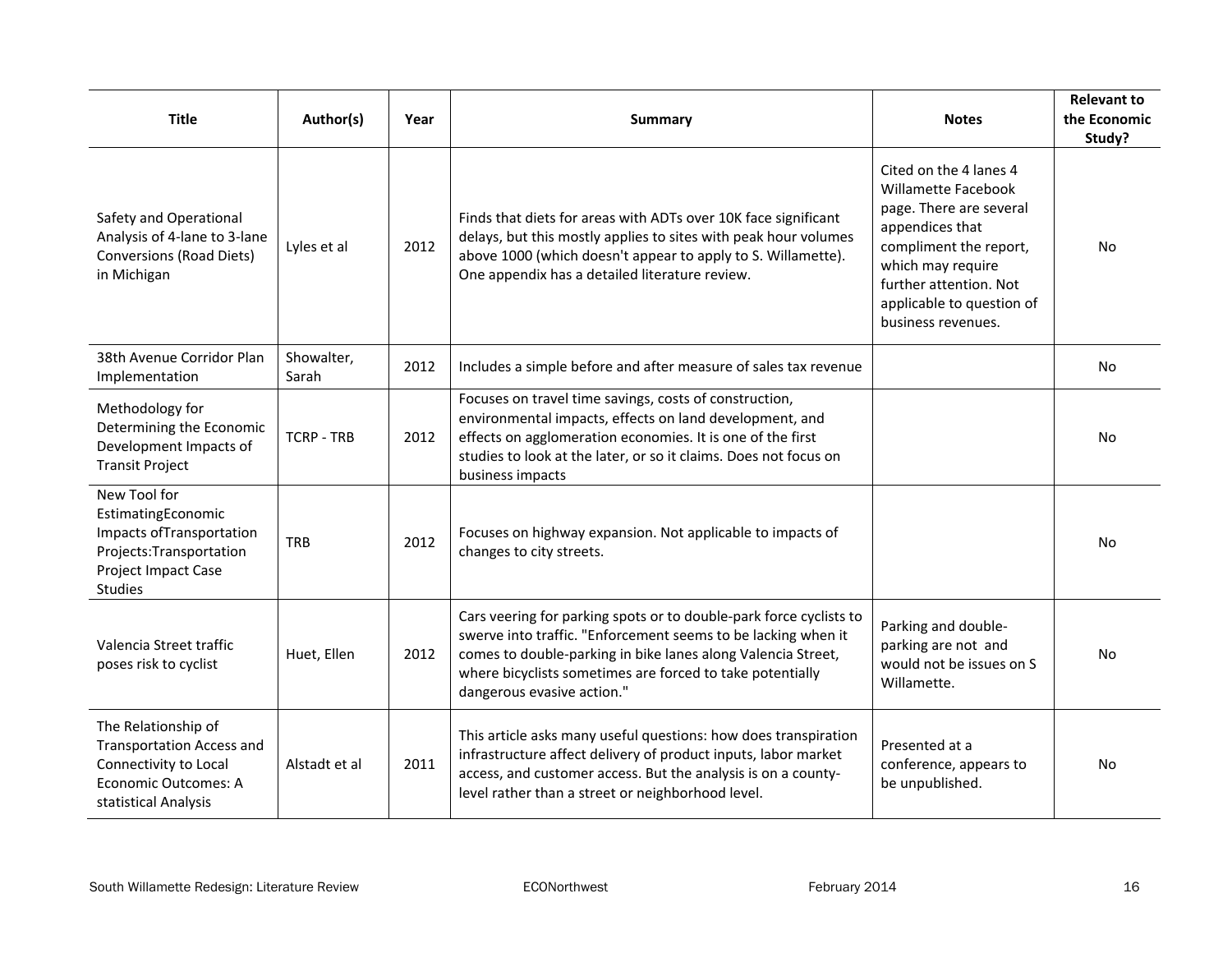| <b>Title</b>                                                                                                                                                                                      | Author(s)                           | Year | Summary                                                                                                                                                                                                                                                | <b>Notes</b>                                                             | <b>Relevant to</b><br>the Economic<br>Study? |
|---------------------------------------------------------------------------------------------------------------------------------------------------------------------------------------------------|-------------------------------------|------|--------------------------------------------------------------------------------------------------------------------------------------------------------------------------------------------------------------------------------------------------------|--------------------------------------------------------------------------|----------------------------------------------|
| Washington's Complete<br><b>Streets and Main Street</b><br>Highways Program: Case<br><b>Studies and Practice</b><br>Resource                                                                      | Nicholls et al                      | 2011 | Mostly advocacy and general description of what the WA<br>Complete Streets program does.                                                                                                                                                               |                                                                          | No                                           |
| <b>Complete Streets</b>                                                                                                                                                                           | American<br>Planning<br>Association | 2010 | Has excerpts about complete streets programs from several<br>sources.                                                                                                                                                                                  |                                                                          | <b>No</b>                                    |
| <b>Final Report for Secretary</b><br>Department of<br>Transportation and<br>Development                                                                                                           | Burk-<br>Kleinpeter,<br>Inc.        | 2010 | Summarizes the costs and benefits of complete streets.                                                                                                                                                                                                 | No empirics. Sites<br>included are not<br>comparable to S<br>Willamette. | N <sub>o</sub>                               |
| <b>Evaluating Transportation</b><br>Economic Development<br>Impacts                                                                                                                               | Litman, Todd                        | 2010 | Mostly theoretical guidance on how to measure the economic<br>impacts of transportation projects.                                                                                                                                                      |                                                                          | <b>No</b>                                    |
| Generated Traffic and<br><b>Induced Travel</b>                                                                                                                                                    | Litman, Todd                        | 2010 | See other Litman articles. This is mostly about how to value<br>consumer surplus of transportation shifts and does not touch<br>on businesses impacts.                                                                                                 |                                                                          | <b>No</b>                                    |
| Maximizing the Economic<br><b>Returns of Road</b><br>Infrastructure Investment.<br>Chapter 3: The Relationship<br><b>Between Road</b><br>Infrastructure Investment<br>and Economic<br>Development | Joynt, Hubert                       | 2009 | Theoretical guidance.                                                                                                                                                                                                                                  |                                                                          | N <sub>o</sub>                               |
| <b>Economic Impact of Traffic</b><br>Incidents on Businesses                                                                                                                                      | Khattak et al                       | 2008 | Focused on North Carolina's interstate highways. Found a<br>significant cost per hour of delay for crashes, but this cost<br>varied by type of business. Did not focus on demand-side<br>delays, just supply-side. Retail cost was \$156/hr. of delay. | Not comparable to S<br>Willamette.                                       | No.                                          |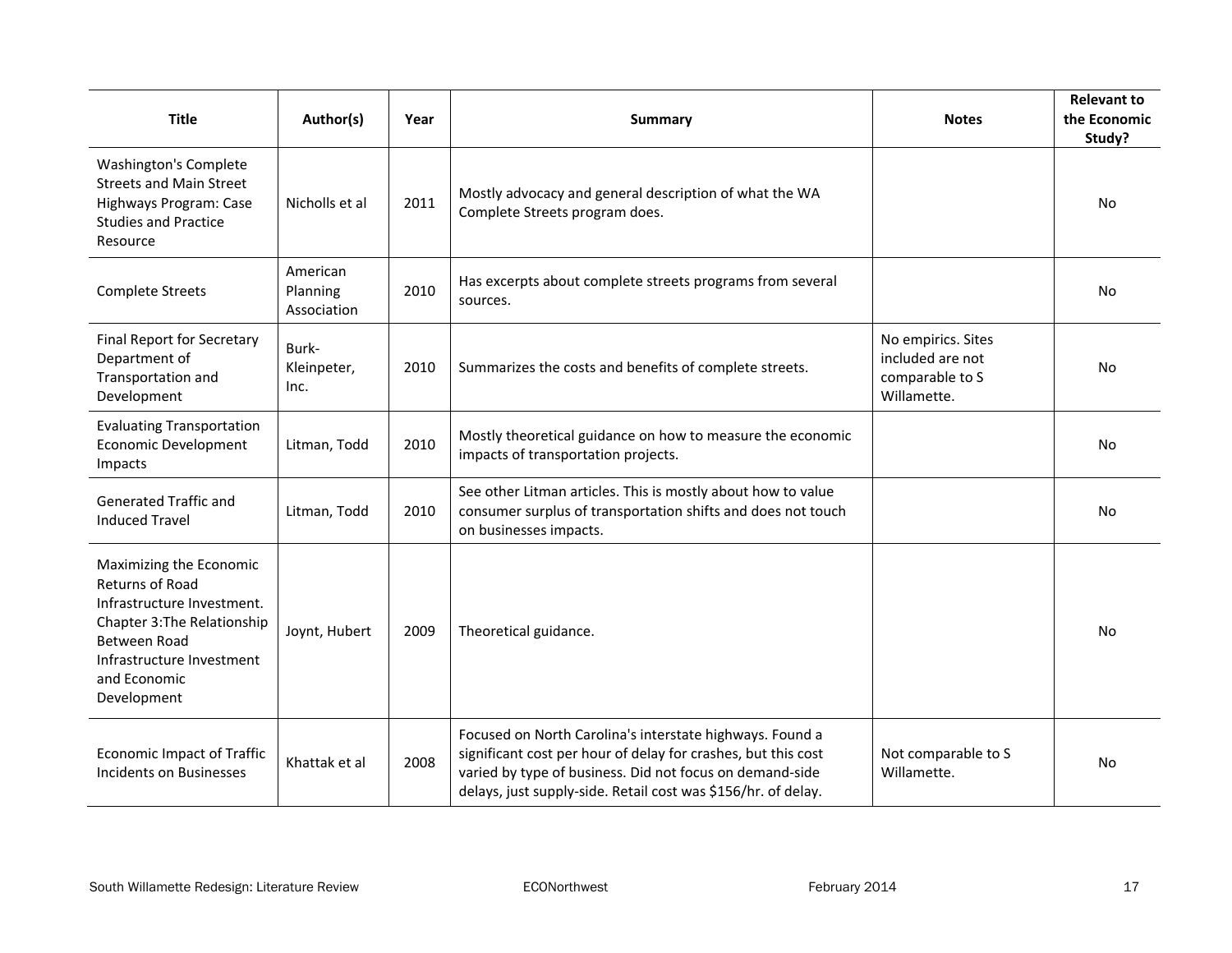| <b>Title</b>                                                                                                                              | Author(s)                             | Year | <b>Summary</b>                                                                                                                                                                                                                                                                                                 | <b>Notes</b>                                                                                      | <b>Relevant to</b><br>the Economic<br>Study? |
|-------------------------------------------------------------------------------------------------------------------------------------------|---------------------------------------|------|----------------------------------------------------------------------------------------------------------------------------------------------------------------------------------------------------------------------------------------------------------------------------------------------------------------|---------------------------------------------------------------------------------------------------|----------------------------------------------|
| Portland's Green Dividend                                                                                                                 | Cortright -<br><b>CEOs for Cities</b> | 2007 | Makes the argument that Portlanders save money by not using<br>cars as frequently as others, which leaves them with more<br>money to spend in the local economy. Car and gas money also<br>leaves Oregon immediately. No other business impact<br>discussion.                                                  |                                                                                                   | No.                                          |
| Economic Impact of the<br><b>Public Realm</b>                                                                                             | <b>ECOTEC</b>                         | 2007 | Includes several case studies of public realm projects and their<br>economic impacts in Europe.                                                                                                                                                                                                                |                                                                                                   | No                                           |
| New York City, New York<br><b>Municipal Forest Resource</b><br>Analysis                                                                   | Peper et al                           | 2007 | Mostly non-applicable - cited in NYDOT 2013 paper - but p. 59<br>has a discussion of the effect that additional trees have on<br>property values and other factors. People are willing to pay 3-<br>7% more for properties with ample trees versus no trees.                                                   | If significant planting<br>happens along S<br>Willamette then this can<br>add value to properties | No                                           |
| Progress and Challenges in<br>the Application of<br><b>Economic Analysis for</b><br><b>Transport Policy and</b><br><b>Decision Making</b> | Weisbrod &<br>Alstadt                 | 2007 | Discussion paper on the interaction between transportation<br>and economic modeling.                                                                                                                                                                                                                           |                                                                                                   | No                                           |
| Curbing Cars: Shopping,<br>Parking and Pedestrian<br>Space in SoHo                                                                        | Schaller<br>Consulting                | 2006 | Conducted 1,000 interviews of pedestrians and motorists.<br>Concluded that most wanted less parking space and more<br>pedestrian space. Also asked about spending patterns.                                                                                                                                    | Not comparable to S.<br>Willamette.                                                               | No                                           |
| Hawthorne may not pass<br>three-lane test                                                                                                 | Shearer, Lee                          | 2005 | Hawthorne drive in Athens Georgia failed traffic tests. "By 2015,<br>a three-lane design would cause longer than desirable traffic<br>delays  although traffic delays also will be unacceptably long if<br>the road remains four lanes" because traffic is expected to<br>increase from significantly by 2015. | This article is about how a<br>specific context is not<br>suitable for a 3-lane<br>conversion.    | No.                                          |
| The Economic Impact of<br>Investments in Bicycle<br>Facilities: A Case Study of<br>the Northern Outer Banks                               | Lawrie et al -<br><b>NCDOT</b>        | 2004 | Survey research to measure the impact of significant<br>investment in bicycling infrastructure. Mostly focuses on<br>tourists and found that bicycle access was much of the reason<br>some tourists visited an area. Investment in bicycling<br>infrastructure was found to pay dividends.                     | Not applicable, but might<br>be useful in determining<br>the money cyclists bring<br>to an area.  | <b>No</b>                                    |
| How Much Do You Lose<br>When Your Road Goes on<br>a Diet?                                                                                 | Huang et al                           | 2003 | Focuses on crashes. Finds no significant impact of road diets on<br>crash rates.                                                                                                                                                                                                                               |                                                                                                   | No.                                          |